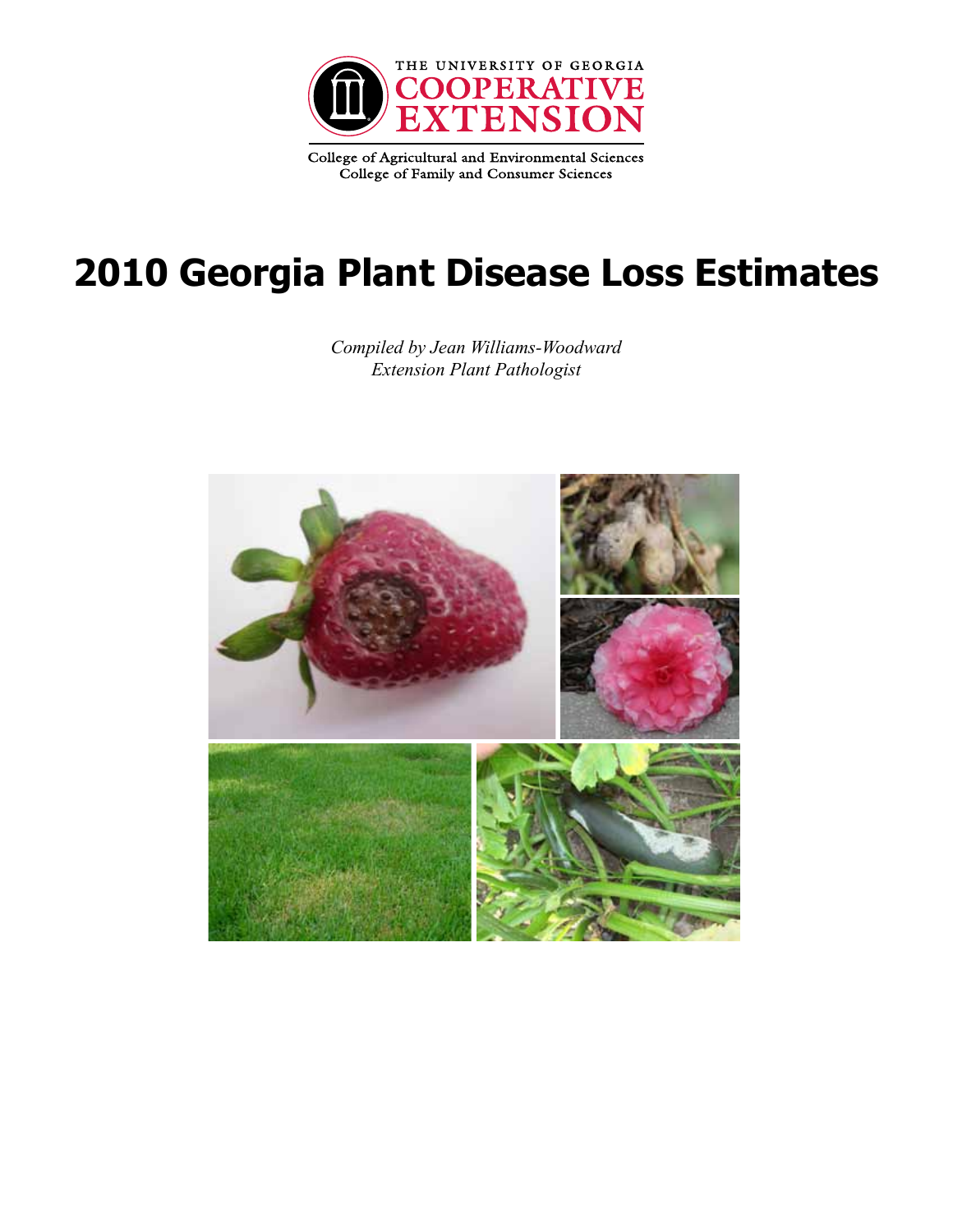#### **2010 Georgia Plant Disease Loss Estimates**

It is estimated that 2010 plant disease losses, including control costs, amounted to approximately \$701.2 million. The value of the crops used in this estimate was approximately \$4236.51 million, resulting in a 16.5 total percent disease loss across all crops included in this summary.

The estimated values for most crops used to compute these disease losses are summarized in: USDA National Agricultural Statistics Service, Georgia Farm Report, Volume 10-No. 02 and the UGA Center for Agribusiness & Economic Development, 2010 Georgia Farm Gate Value Report (AR-11-01). Some estimates for fruits, ornamentals and turf rely on specialists' knowledge of the industry and industry sources for information.

#### **The following members of the University of Georgia Department of Plant Pathology made direct contributions to this publication:**

| Phil Brannen              | Athens, GA  | 706-542-2685 | pbrannen@uga.edu |
|---------------------------|-------------|--------------|------------------|
| Jason Brock               | Tifton, GA  | 229-386-7495 | jbrock@uga.edu   |
| Ganpati Jagdale           | Athens, GA  | 706-542-9144 | gbjagdal@uga.edu |
| Robert Kemerait           | Tifton, GA  | 229-386-3511 | kemerait@uga.edu |
| David Langston            | Tifton, GA  | 229-386-7495 | dlangsto@uga.edu |
| Alfredo Martinez-Espinoza | Griffin, GA | 770-228-7375 | amartine@uga.edu |
| John Sherwood             | Athens, GA  | 706-542-1246 | sherwood@uga.edu |
| Jean Williams-Woodward    | Athens, GA  | 706-542-9140 | jwoodwar@uga.edu |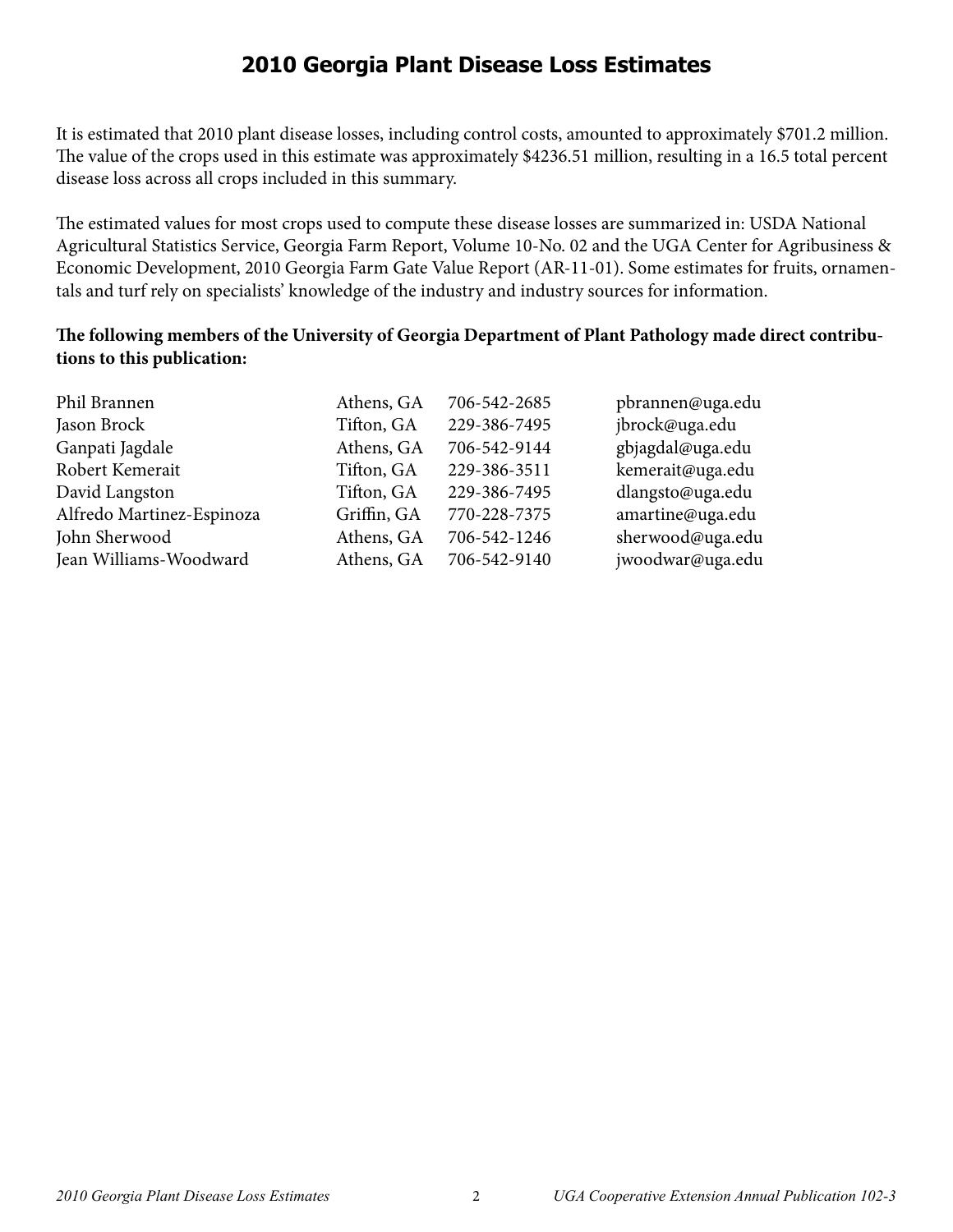# **2010 Plant Disease Clinics Annual Summary**

Extension Plant Pathology maintains plant disease clinics at Athens and Tifton to aid county Extension faculty in diagnosing and correcting client disease-related plant problems. Additionally, a laboratory for analysis for nematodes is maintained at Athens. The Plant Disease Clinic at Athens, operated by Byron Candole, is located at 2405 Miller Plant Science Building. Samples analyzed in this clinic include commercial fruit, ornamentals and turf; Christmas trees and forestry; all homeowner samples; and legume forages, small grains, mushroom identification and wood rots. The Plant Disease Clinic at Tifton, operated by Jason Brock, is located in Room 116 of the Horticulture Building. Samples analyzed in this clinic include commercial samples of field crops, grain forages, pecans and vegetables. Soil and plant samples for nematode analysis are processed by Ganpati Jagdale in the Nematology Lab located in the Agricultural Services Complex in Athens.

In 2010, 891 commercial plant samples were processed for diagnosis in Athens and 605 commercial plant samples were processed for diagnosis in Tifton. Analysis of 387 samples was performed for homeowners. A total of 5,983 samples were analyzed for nematodes. In addition, 735 digital samples were evaluated and responded to by Extension plant pathology specialists.

Diagnoses and educational recommendations are returned to the county faculty. The clinics maintain a computerized database of samples and their diagnoses through the DDDI system.

| <b>Plant Samples for Disease Diagnosis</b> |                                       |                              |                |  |  |
|--------------------------------------------|---------------------------------------|------------------------------|----------------|--|--|
| <b>Crop</b>                                | <b>Commercial Samples</b>             | <b>Homeowner IPM Samples</b> | <b>Total</b>   |  |  |
| Field Crops                                | 258                                   | 2                            | 260            |  |  |
| Vegetables                                 | 330                                   | 39                           | 369            |  |  |
| Fruits & Nuts                              | 179                                   | 31                           | 210            |  |  |
| Herbaceous Ornamentals                     | 81                                    | 20                           | 101            |  |  |
| <b>Woody Ornamentals</b>                   | 85                                    | 103                          | 188            |  |  |
| <b>Trees</b>                               | 82                                    | 34                           | 116            |  |  |
| Turf                                       | 475                                   | 121                          | 596            |  |  |
| Miscellaneous                              | 6                                     | 10                           | 16             |  |  |
| Total                                      | 1,496                                 | 360                          | 1,856          |  |  |
|                                            | <b>Samples for Nematode Diagnosis</b> |                              |                |  |  |
| <b>Crop</b>                                | <b>Samples</b>                        | <b>Crop</b>                  | <b>Samples</b> |  |  |
| Field Crops                                | 3,980                                 | Ornamentals                  | 275            |  |  |
| Vegetables                                 | 399                                   | Turf                         | 1,008          |  |  |
| Fruits & Nuts                              | 263                                   | Unknown host                 | 58             |  |  |
|                                            |                                       | <b>Total</b>                 | 5,983          |  |  |

#### **2010 Plant Disease Clinic Sample Submission Summaries**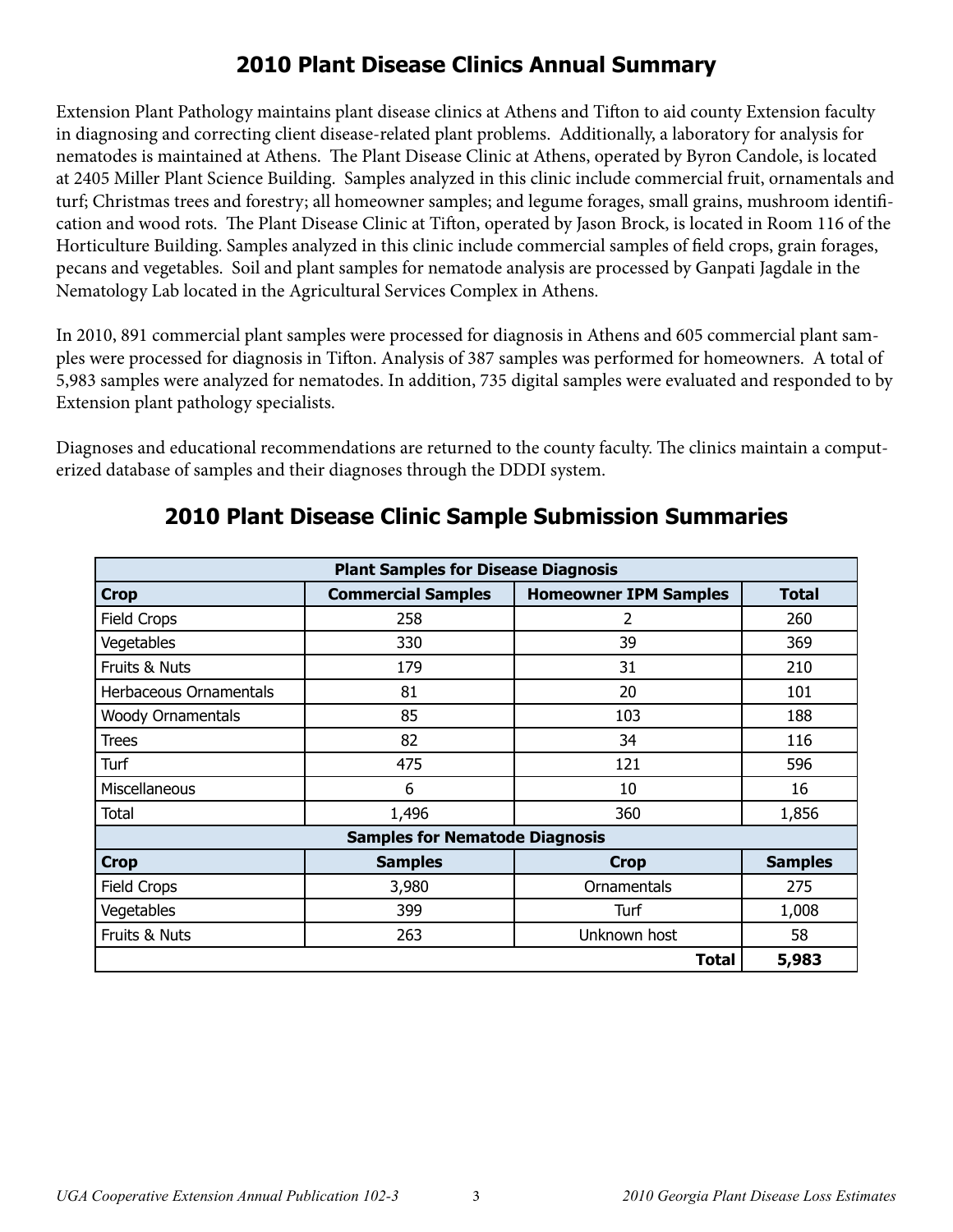# **Apple**

This was a moderately wet season for north Georgia, but disease losses were high, especially to bitter rot, one of our primary summer diseases. Glomerella leaf spot was also present at the end of the season. Fire blight was not prevalent, since early-season conditions were generally cold, though rainfall was adequate. Summer rot diseases were very prevalent, and bitter rot, as well as flyspeck and sooty blotch, did result in production losses. Overall disease pressure was high. There is still a strong need for more efficacious fungicides, especially for control of bitter rot and other summer rot diseases. In addition, though not yet observed, we are concerned that streptomycin antibiotic resistance may become an issue; currently, streptomycin is the only effective antibiotic for fire blight. Cost of control included pesticide usage for fire blight, pruning costs and summer rot control measures.

| <b>Disease</b>                                          | % Reduction in<br><b>Crop Value</b>                   | <b>Damage</b><br>(\$Thousands) | <b>Cost of Control</b><br>(\$ Thousands) | <b>Total</b><br>(\$ Thousands) |  |
|---------------------------------------------------------|-------------------------------------------------------|--------------------------------|------------------------------------------|--------------------------------|--|
| Fire Blight                                             | 1.0                                                   | 81.4                           | 80.0                                     | 161.4                          |  |
| <b>Bitter Rot</b>                                       | 5.0                                                   | 406.8                          | 100.0                                    | 506.8                          |  |
| <b>Bot Rot</b>                                          | 0.1                                                   | 8.1                            | 52.0                                     | 60.1                           |  |
| <b>Black Rot</b>                                        | 0.1                                                   | 8.1                            | 33.0                                     | 41.1                           |  |
| Alternaria Leaf Spot                                    | 0.1                                                   | 8.1                            | $0.0*$                                   | 8.1                            |  |
| Powdery Mildew                                          | 0.1                                                   | 8.1                            | 11.5                                     | 19.6                           |  |
| Sooty Blotch                                            | 0.1                                                   | 8.1                            | $0.0*$                                   | 8.1                            |  |
| Fly Speck                                               | 0.1                                                   | 8.1                            | $0.0*$                                   | 8.1                            |  |
| Cedar Apple Rust                                        | 0.01                                                  | 0.8                            | $0.0*$                                   | 0.8                            |  |
| Scab                                                    | 0.01                                                  | 0.8                            | $0.0*$                                   | 0.8                            |  |
| <b>Other Diseases</b>                                   | 0.01                                                  | 0.8                            | 1.0                                      | 1.8                            |  |
| Total                                                   | 6.6                                                   | 539.4                          | 277.5                                    | 816.9                          |  |
| *Controlled with fungicides applied for other diseases. |                                                       |                                |                                          |                                |  |
|                                                         | Estimate by Phil Brannen, Extension Plant Pathologist |                                |                                          |                                |  |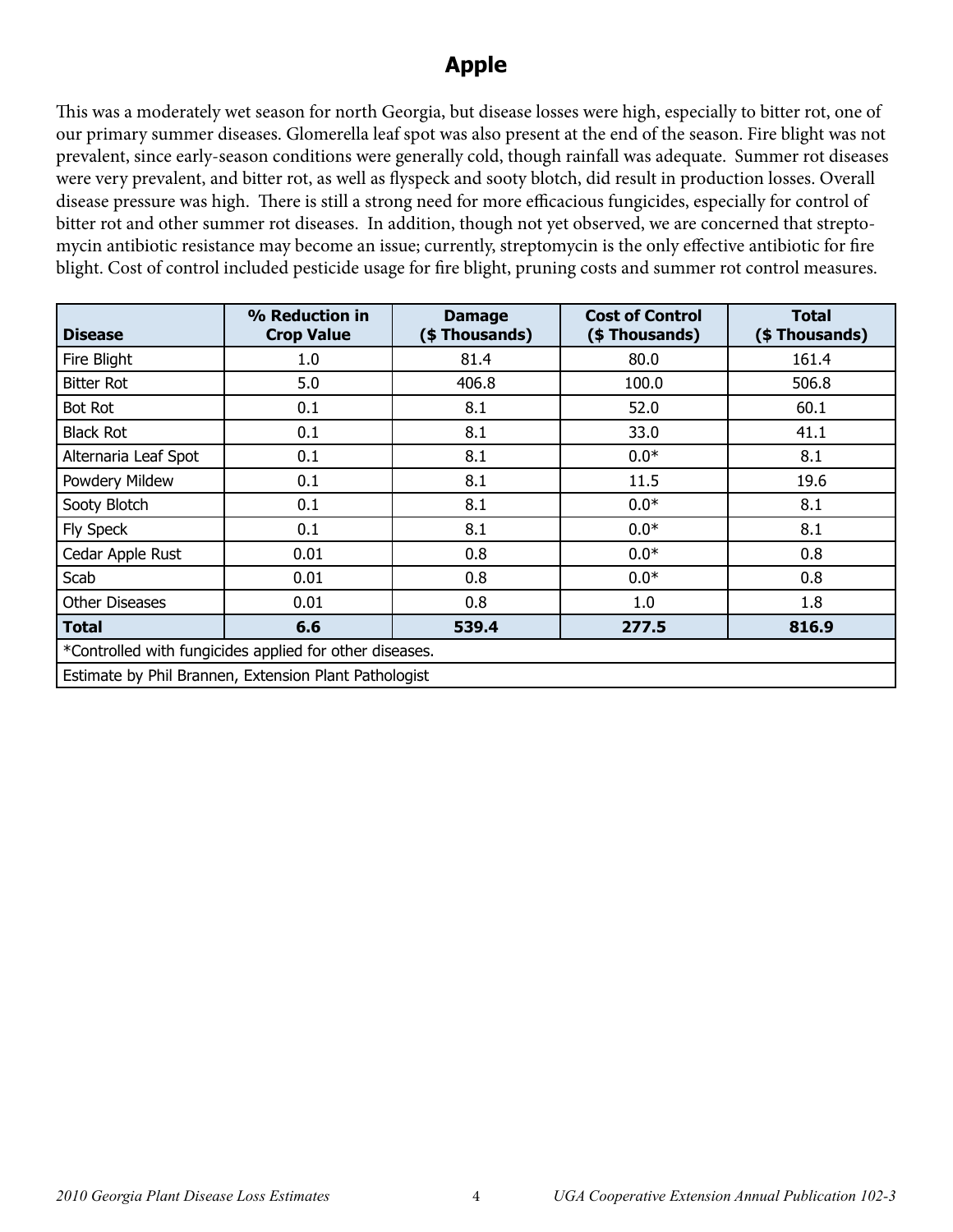# **Blackberry**

Blackberries are a relatively new commodity for Georgia. Diseases have been a major reason for losses observed, and limited research information is available for this expanding market. In 2010, cane blight caused damage in some locations. This disease is especially damaging when wet weather follows pruning operations. Several rust diseases were observed in 2010, including orange rust and cane and leaf rust. Viruses, many of which can't be readily detected, continue to make their way into the state, and these have also caused significant losses. Botrytis (gray mold) was also prevalent in some locations, but fungicidal applications generally decreased losses to low levels relative the total crop.

| <b>Disease</b>        | % Reduction in<br><b>Crop Value</b>                   | <b>Damage</b><br>(\$Thousands) | <b>Cost of Control</b><br>(\$Thousands) | <b>Total</b><br>(\$Thousands) |  |  |  |
|-----------------------|-------------------------------------------------------|--------------------------------|-----------------------------------------|-------------------------------|--|--|--|
| <b>Botrytis</b>       | 1.0                                                   | 111.8                          | 1,091.9                                 | 1,203.7                       |  |  |  |
| Orange Rust           | 0.01                                                  | 1.1                            | 136.5                                   | 137.6                         |  |  |  |
| Cane and Leaf Rust    | 0.1                                                   | 11.2                           | 546.0                                   | 557.1                         |  |  |  |
| Double Blossom        | 0.1                                                   | 11.2                           | 273.0                                   | 284.2                         |  |  |  |
| <b>Viruses</b>        | 5.0                                                   | 559.1                          | 136.5                                   | 695.6                         |  |  |  |
| Phytophthora Root Rot | 0.1                                                   | 11.2                           | 27.3                                    | 38.5                          |  |  |  |
| Cane Blight           | 1.0                                                   | 111.8                          | 273.0                                   | 384.8                         |  |  |  |
| Septoria Leaf Spot    | 0.1                                                   | 11.2                           | 109.2                                   | 120.4                         |  |  |  |
| Botryosphaeria        | 1.0                                                   | 11.2                           | 136.5                                   | 147.7                         |  |  |  |
| <b>Total</b>          | 7.5                                                   | 839.8                          | 2,729.8                                 | 3,569.6                       |  |  |  |
|                       | Estimate by Phil Brannen, Extension Plant Pathologist |                                |                                         |                               |  |  |  |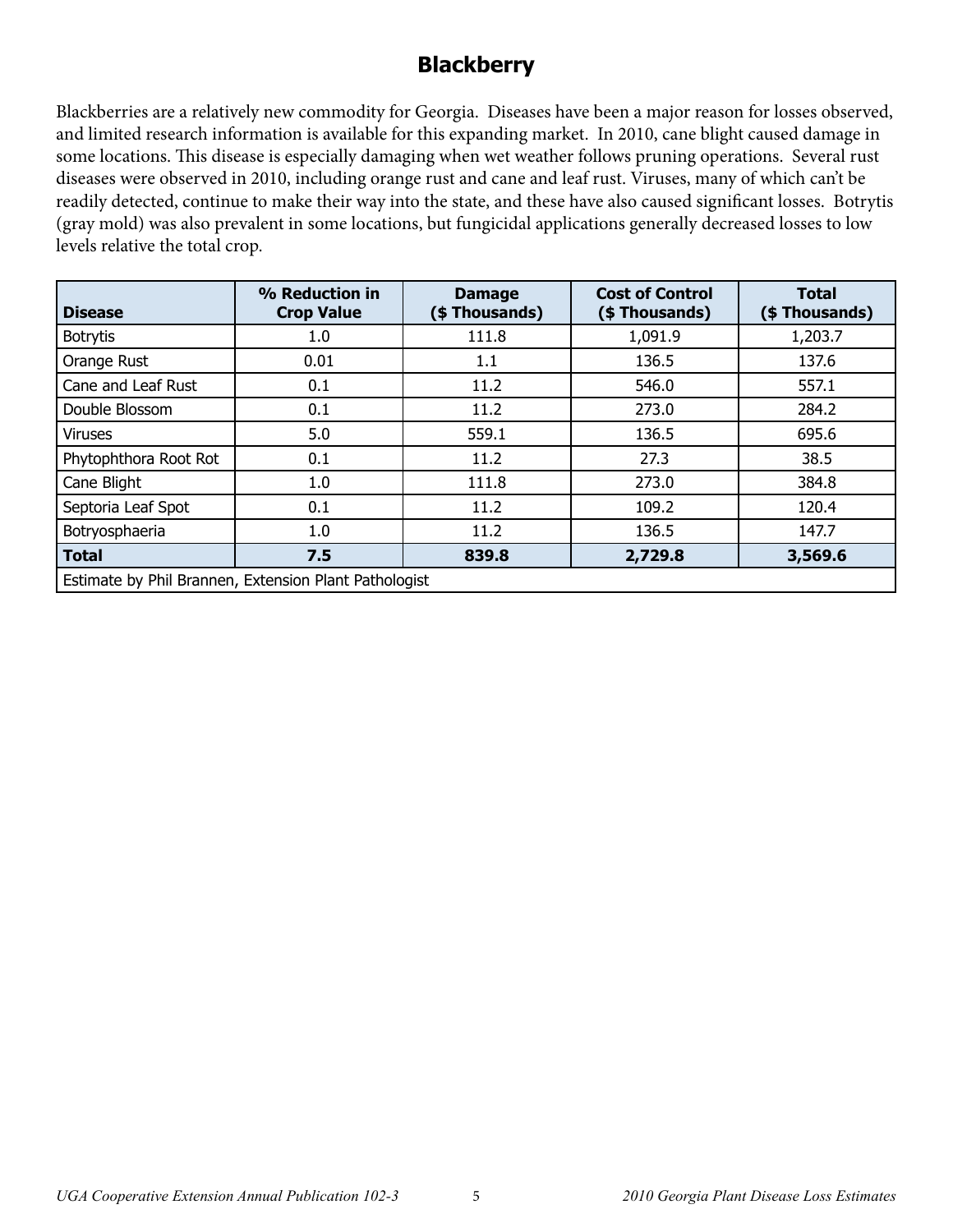## **Blueberry**

Blueberry production in 2010 was generally good, but excessive rainfall resulted in losses to molds that are generally not blueberry pathogens; surface molds, such as Cladosporium and yeasts, were observed on overripe fruit that could not be harvested due to excessive rainfall and wet fields. Necrotic ring blotch, a new suspected viral pathogen, was not prevalent, though red ringspot virus was observed. Powdery mildew and rust were also prevalent in some locations, though disease losses were not extensive. Exobasidium leaf and fruit spot were once again identified in one or two locations, and if this disease continues to be reported, it could become more of a production issue as opposed to a curiosity. Bacterial leaf scorch, a newly identified bacterial disease of Southern highbush blueberries, continued to cause extensive losses on several varieties. Mummy berry was observed, but did not result in significant losses. Botryosphaeria canker was not prevalent in 2010, though it resulted in significant losses in 2009. Reduction in nitrogen fertilization and optimal timing of fertilizer applications likely resulted in less disease, since Botryosphaeria canker is correlated with high nitrogen fertility levels that result in more succulent tissues for fungal invasion.

| <b>Disease</b>          | % Reduction in<br><b>Crop Value</b>                   | <b>Damage</b><br>(\$Thousands) | <b>Cost of Control</b><br>(\$ Thousands) | <b>Total</b><br>(\$Thousands) |  |  |
|-------------------------|-------------------------------------------------------|--------------------------------|------------------------------------------|-------------------------------|--|--|
| Mummy Berry             | 0.1                                                   | 107.2                          | 1,400.0                                  | 1,507.2                       |  |  |
| <b>Botrytis Blight</b>  | 1.0                                                   | 1,071.8                        | 560.0                                    | 1,631.8                       |  |  |
| <b>Foliar Disease</b>   | 1.0                                                   | 1,071.8                        | 420.0                                    | 1,491.8                       |  |  |
| Rots                    | 2.0                                                   | 2,143.6                        | 140.0                                    | 2,283.6                       |  |  |
| <b>Bacterial Scorch</b> | 0.1                                                   | 107.2                          | 10.0                                     | 117.2                         |  |  |
| <b>Dieback</b>          | 0.1                                                   | 107.2                          | 140.0                                    | 247.2                         |  |  |
| Phytophthora Root Rot   | 0.1                                                   | 107.2                          | 140.0                                    | 247.2                         |  |  |
| <b>Total</b>            | 4.4                                                   | 4,716.0                        | 2,810.0                                  | 7,526.0                       |  |  |
|                         | Estimate by Phil Brannen, Extension Plant Pathologist |                                |                                          |                               |  |  |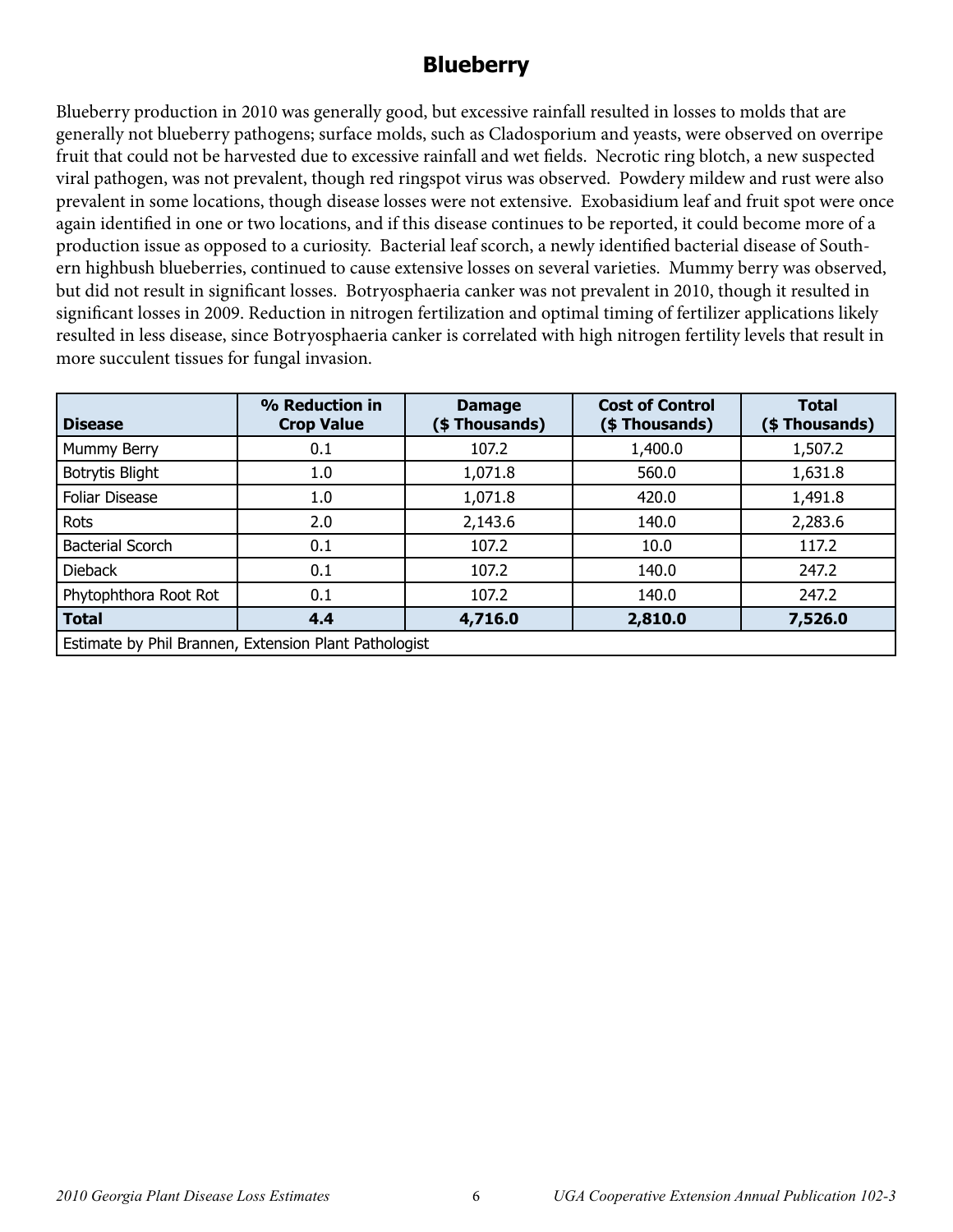# **Bunch Grape**

Grape diseases were prevalent in 2010. Powdery and downy mildews were observed where spray programs were not well administered, and downy mildew resulted in severe defoliation of leaves. The downy mildew epidemic was initiated later in the season, so fruit were not infected; however, defoliation resulted in poorer fruit quality where this occurred. In addition, Phomopsis cane and leaf spot were observed in some vineyards. North Georgia is on the southern edge of the region where one can effectively grow wine grapes, and this is related to Pierce's disease, a bacterial disease vectored by an insect, the glassy-winged sharpshooter. Cold winter temperatures either kill the insect that transmits the disease, or the temperatures may actually prevent the bacteria from surviving. Regardless, cold temperatures allow for production of Vinifera wine grapes, and we do not recommend that producers plant these at elevations below 1,300 feet. As a result of warmer winters, we observed substantial increases in vine death from Pierce's disease in 2006 and 2007. In some cases, producers had gone from losing fewer than 10 vines per year to losses of several hundred vines. However, colder winters in 2007/2008, 2008/2009 and 2009/2010, when combined with more aggressive insect management for Pierce's disease vectors, have resulted in reduced losses. Pierce's disease losses were minimal in 2010, and new infections from Pierce's disease have obviously slowed. An indirect result of Pierce's disease mortality has been an increase in leaf roll viruses. An initial survey of leaf roll virus diseases indicated that these have resulted in substantive losses in some vineyards. This disease was introduced extensively through replanting of vines killed by Pierce's disease in previous years, and leaf roll virus is now becoming a major issue for the Georgia wine grape industry, as plant destruction is the only option.

| <b>Disease</b>                                        | % Reduction in<br><b>Crop Value</b> | <b>Damage</b><br>(\$Thousands) | <b>Cost of Control</b><br>(\$Thousands) | <b>Total</b><br>(\$Thousands) |
|-------------------------------------------------------|-------------------------------------|--------------------------------|-----------------------------------------|-------------------------------|
| <b>Botrytis</b>                                       | 0.5                                 | 24.0                           | 50.0                                    | 74.0                          |
| Downy Mildew                                          | 2.0                                 | 96.2                           | 70.0                                    | 166.2                         |
| <b>Black Rot</b>                                      | 1.0                                 | 48.1                           | 70.0                                    | 118.1                         |
| Powdery Mildew                                        | 3.0                                 | 144.3                          | 20.0                                    | 164.3                         |
| Phomopsis Cane Blight                                 | 2.0                                 | 96.2                           | 35.0                                    | 131.2                         |
| Crown Gall                                            | 0.5                                 | 24.0                           | 5.0                                     | 29.0                          |
| Pierce's Disease                                      | 0.5                                 | 24.0                           | 30.0                                    | 54.0                          |
| Leaf Roll Virus                                       | 0.01                                | 0.5                            | 5.0                                     | 5.5                           |
| <b>Total</b>                                          | 9.5                                 | 457.3                          | 285.0                                   | 742.3                         |
| Estimate by Phil Brannen, Extension Plant Pathologist |                                     |                                |                                         |                               |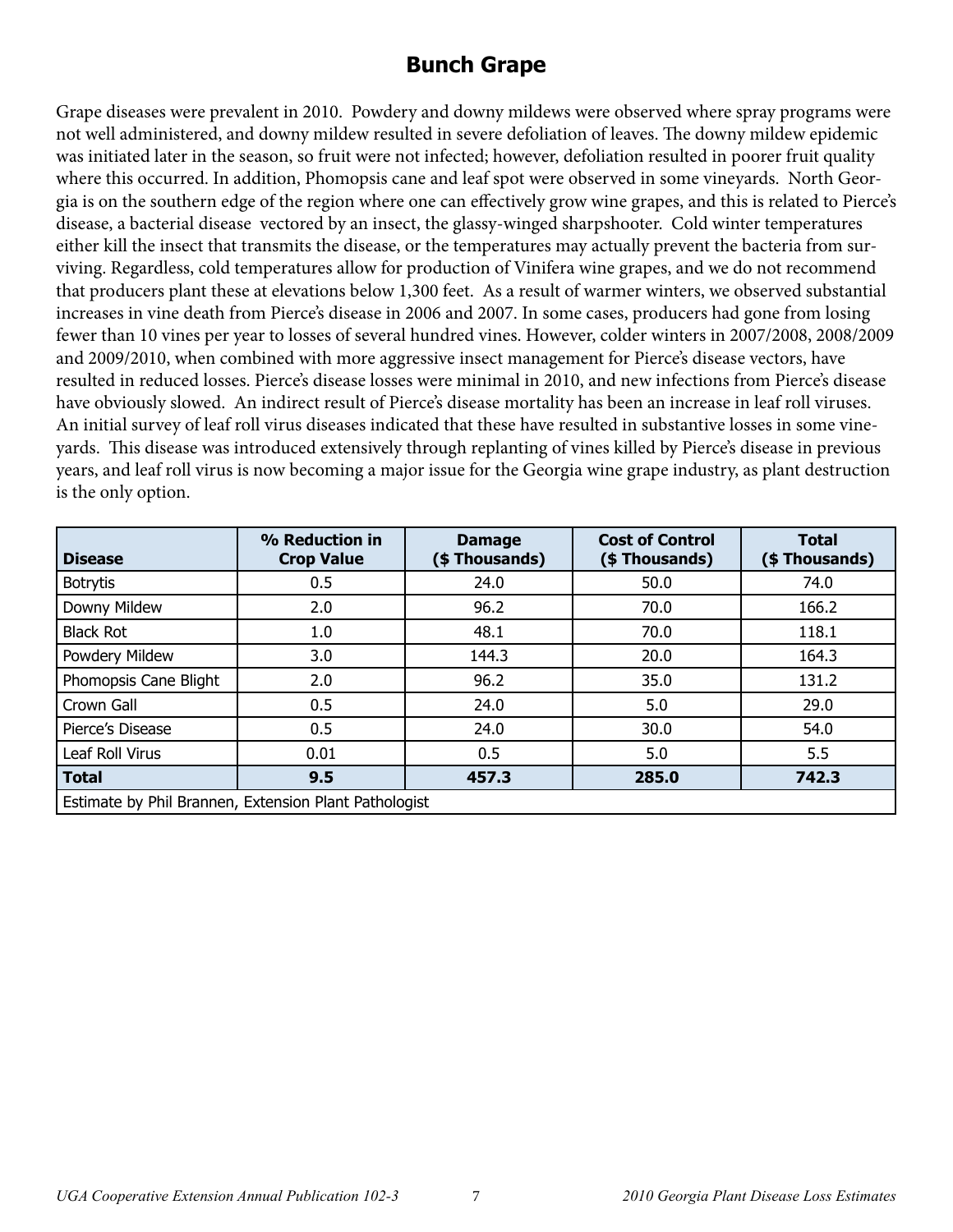#### **Corn**

In 2010, corn for grain was harvested from 245,000 acres in Georgia with an average yield of 145 bu/A. The 2010 crop was valued at \$227,327,894. Southern rust (*Puccinia polysora*) was a significant problem for many corn growers across Georgia in 2010. This disease was detected by mid-season and, fueled by warm temperatures, affected corn production across the state. Additionally, a second virulent race of *P. polysora*, one able to successfully infect even those hybrids with the rpp9 gene for resistance, was confirmed again in 2010. Northern corn leaf blight (*Exserohilum turcicum*) was common again in 2010 but losses were not as severe as in 2009. Warmer and drier conditions in 2010 were likely less favorable for the development of Northern corn leaf blight in 2010.

The importance of damage from nematodes (e.g., sting, stubby root and Southern root-knot nematodes) continues to become more apparent as growers, consultants and Extension agents are better able to diagnose symptoms in the field.

| <b>Disease</b>             | % Reduction in<br><b>Crop Value</b> | <b>Damage</b><br>(\$ Millions) | <b>Cost of Control</b><br>(\$ Millions) | <b>Total</b><br>(\$ Millions) |
|----------------------------|-------------------------------------|--------------------------------|-----------------------------------------|-------------------------------|
| Root & Stalk Rot           | 0.1                                 | 0.2                            | 0.0                                     | 0.2                           |
| Nematodes                  | 5.0                                 | 11.4                           | $1.0*$                                  | 12.4                          |
| Mycotoxins                 | 2.5                                 | 5.7                            | 0.0                                     | 5.7                           |
| Southern Corn Rust         | 2.5                                 | 5.7                            | $2.6***$                                | 8.3                           |
| Northern Corn Leaf Blight  | 1.0                                 | 2.3                            | $-x$ *                                  | 2.3                           |
| <b>Other Leaf Diseases</b> | trace                               | $- -$                          | 0.0                                     | 0.0                           |
| <b>Total</b>               | 11.1                                | 25.3                           | 3.6                                     | 28.9                          |

\* It is estimated that approximately 49,000 acres (20% of harvested acres) of corn were treated with 7 lb/A Counter insecticide-nematicide or a seed-treatment nematicide (AVICTA Complete Corn and Poncho VOTiVO) for control of nematodes.

\*\* It is estimated that 175,000 acres of corn were sprayed with fungicides at least once during the 2010 season at a cost of \$5/A for application and \$10/A for cost of fungicide.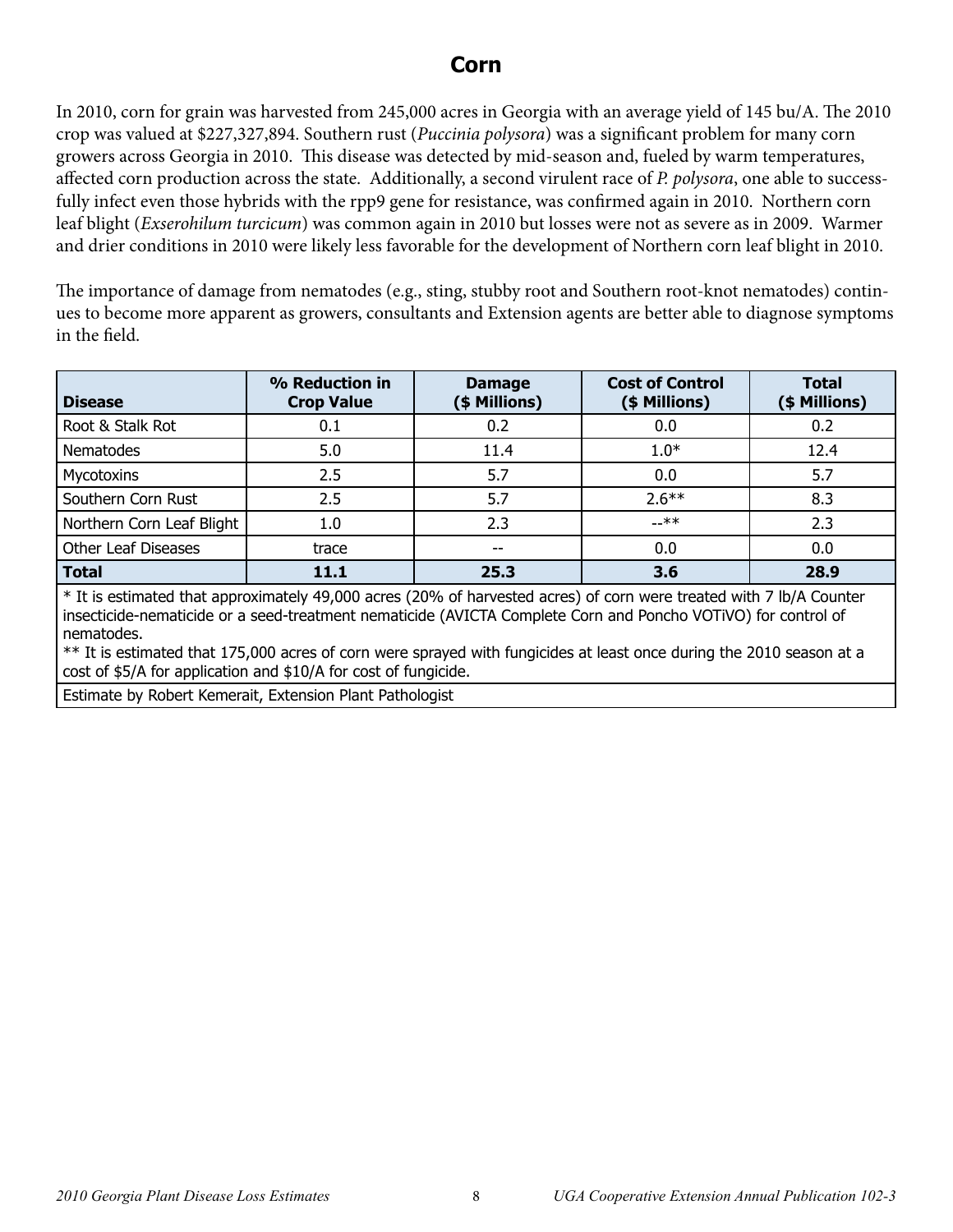## **Cotton**

It has been reported that cotton was harvested from an estimated 1,330,000 acres in 2010. The average lint yield was 821 lb/A. The crop was valued at \$1.17 billion.

Losses to seedling disease, primarily Rhizoctonia seedling blight, or "soreshin," were moderate in 2010 and down from 2009. Stemphylium and Corynespora leaf spot diseases increased slightly in 2010 over 2009. Dry conditions during the season reduced the severity of boll rot.

Losses to nematodes, primarily Southern root-knot nematodes, continue to be one of the most important problems for cotton growers in Georgia. Until growers are able to practice effective crop rotation and increase the number of years between cotton crops in a field, the losses and damage from parasitic nematodes will continue to increase unless growers use nematicides effectively.

| <b>Disease</b>        | % Reduction in<br><b>Crop Value</b> | <b>Damage</b><br>(\$ Millions) | <b>Cost of Control</b><br>(\$ Millions) | <b>Total</b><br>(\$ Millions) |
|-----------------------|-------------------------------------|--------------------------------|-----------------------------------------|-------------------------------|
| Boll Rot (lint)       | 1.0                                 | 11.7                           | 0.0                                     | 11.7                          |
| <b>Nematodes</b>      | 8.0                                 | 93.6                           | 14.8 <sup>a</sup>                       | 108.4                         |
| Southern Root-Knot    | 6.5                                 | 76.0                           | ---                                     | ---                           |
| Reniform              | 1.5                                 | 17.5                           | ---                                     |                               |
| Columbia Lance        | 0.5                                 | 5.9                            | ---                                     |                               |
| Seedling Disease      | 1.0                                 | 10.7                           | 1.3 <sup>b</sup>                        | 12.0                          |
| <b>Fusarium Wilt</b>  | Trace                               | ---                            | ---                                     |                               |
| Ascochyta Blight      | Trace                               | ---                            | ---                                     | ---                           |
| Stemphylium Leaf Spot | 1.5                                 | 17.5                           | ---                                     | 17.5                          |
| Corynespora Leaf Spot | 1.0                                 | 10.7                           | 0.2 <sup>c</sup>                        | 10.9                          |
| <b>Total</b>          | 14.0                                | 144.2                          | 16.3                                    | 160.5                         |

a This figure is based on an estimation that approximately 35% of the cotton acreage in the state was treated with a nematicide rate of Temik (5 lb/A or greater), 20% with AVICTA Complete Pak or AERIS Seed-Applied System, and approximately 5.0% of the acreage was treated with Telone II.

**b** This figure is an estimate of the cost of fungicides, both in the seed treatments and additional hopper box and infurrow applications, that are used to manage seedling diseases. For this figure, it is estimated that approximately 15% of the cotton acreage in Georgia was treated with a fungicide in addition to the seed treatment to manage seedling disease.

c This figure is based on an estimate that 1% of the cotton acreage in the state was sprayed with a fungicide in 2010 to manage foliar diseases of cotton.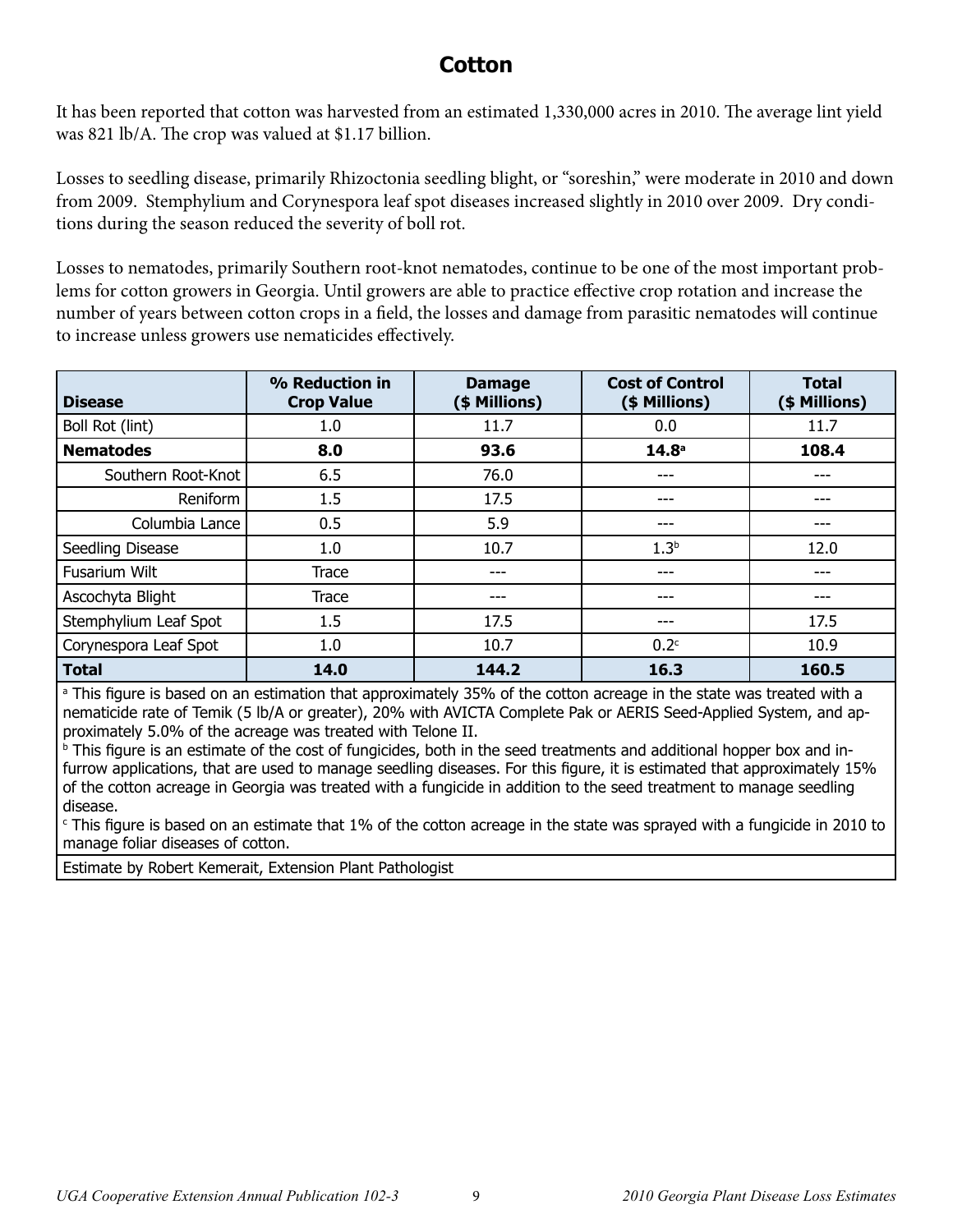# **Muscadine Grape**

Disease pressure was minimal in most muscadine vineyards due to low rainfall in southern Georgia counties where muscadines are grown. Good spray programs further resulted in minimal losses. As a native grape, muscadines generally have less disease pressure than European bunch (Vinifera) grapes. Rot diseases resulted in more direct losses than any other disease category, but there are now multiple fungicides which adequately control these diseases. An active fungicide program is required, and where producers are unable to spray effectively, diseases can be significant. Dead arm diseases have increased, but these trunk diseases still result in relatively minor losses each year.

| <b>Disease</b>                                          | % Reduction in<br><b>Crop Value</b> | <b>Damage</b><br>(\$ Thousands) | <b>Cost of Control</b><br>(\$Thousands) | <b>Total</b><br>(\$ Thousands) |  |
|---------------------------------------------------------|-------------------------------------|---------------------------------|-----------------------------------------|--------------------------------|--|
| <b>Bitter Rot</b>                                       | 1.0                                 | 45.6                            | 50.0                                    | 95.6                           |  |
| Macrophoma Rot                                          | 1.0                                 | 45.6                            | 45.0                                    | 90.6                           |  |
| Ripe Rot                                                | 1.0                                 | 45.6                            | 25.0                                    | 70.6                           |  |
| Angular Leaf Spot                                       | 0.5                                 | 22.8                            | 10.0                                    | 32.8                           |  |
| <b>Black Rot</b>                                        | 1.0                                 | 45.6                            | 0.0                                     | 45.6                           |  |
| Phomopsis Dead Arm                                      | 0.1                                 | 4.6                             | 1.0                                     | 5.6                            |  |
| <b>Total</b>                                            | 4.6                                 | 209.8                           | 131.0                                   | 340.8                          |  |
| *Controlled with fungicides applied for other diseases. |                                     |                                 |                                         |                                |  |
| Estimate by Phil Brannen, Extension Plant Pathologist   |                                     |                                 |                                         |                                |  |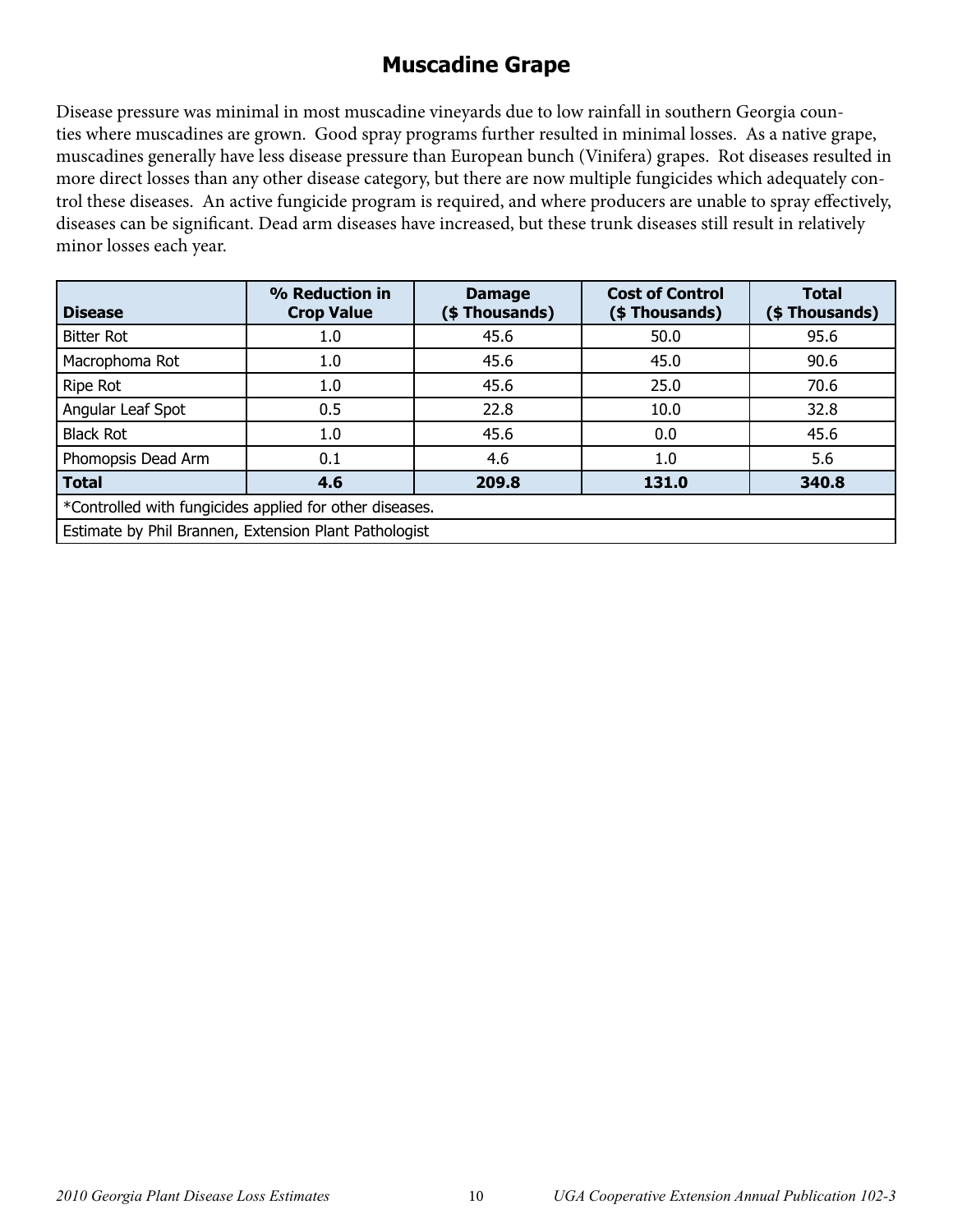# **Ornamentals**

The 2010 farm gate value for ornamental horticulture (excluding turf) was estimated at \$497.91 million, which represents an almost 12% decrease in value from 2009. The downturn in the economy and new house construction has contributed to the decrease in sales of ornamental plants. In addition, many ornamental plant producers have closed in recent years. The ornamental disease loss estimate is only for ornamental production and excludes the value-added service industries because the true value, disease loss and cost of control are not documented and vary greatly within the industry. This change was initiated in 2005, and is a major deviation from the disease loss estimates generated in years prior to 2005, as only farm-gate value of ornamental plant production is reported and used to develop the loss estimate.

Losses due to plant diseases were generally low. Root rot diseases still account for the largest percentage of disease loss in commercial ornamental production. Heat stress within containers contributed to additional root rot loss. Downy mildew diseases and needle blight on Leyland cypress continue to increase in occurrence and cost of control due to additional fungicide inputs and labor costs.

| <b>Disease</b>                                         | % Reduction in<br><b>Crop Value</b> | <b>Damage</b><br>(\$ Millions) | <b>Cost of Control</b><br>(\$ Millions) | <b>Total</b><br>(\$ Millions) |
|--------------------------------------------------------|-------------------------------------|--------------------------------|-----------------------------------------|-------------------------------|
| <b>Bacterial Diseases</b><br>(Fire Blight, Leaf Spots) | 0.2                                 | 1.0                            | 0.8                                     | 1.8                           |
| Fungal Leaf Spots, Stem Cankers,<br>Needle Blights     | 1.5                                 | 7.47                           | 6.5                                     | 13.97                         |
| Root and Crown Rots                                    | 4.0                                 | 19.92                          | 8.5                                     | 28.42                         |
| Powdery Mildew                                         | 0.8                                 | 3.98                           | 2.2                                     | 6.18                          |
| <b>Botrytis Blight</b>                                 | 0.2                                 | 1.0                            | 1.4                                     | 2.4                           |
| Virus (TSWV, INSV, Hosta Virus X)                      | 0.02                                | 0.10                           | 0.1                                     | 0.2                           |
| Minor Diseases (Rust, Downy<br>Mildew, Nematode)       | 0.8                                 | 3.98                           | 2.8                                     | 6.78                          |
| <b>Total</b><br>(Ornamental Production)                | 7.52                                | 37.45                          | 22.3                                    | 59.75                         |

| <b>Production Category</b><br>(2010 Farm Gate Value)                                             | % Reduction in<br>Crop Value <sup>1</sup>                       | <b>Damage</b><br>(\$ Millions) | <b>Cost of Control</b><br>(\$ Millions) | <b>Total</b><br>(\$ Millions) |  |
|--------------------------------------------------------------------------------------------------|-----------------------------------------------------------------|--------------------------------|-----------------------------------------|-------------------------------|--|
| Field Nursery (\$78.76 M)                                                                        | 3.8                                                             | 2.98                           | 1.9                                     | 4.88                          |  |
| Container Nursery (\$170.65 M)                                                                   | 13.1                                                            | 22.30                          | 11.6                                    | 33.90                         |  |
| Floriculture (Greenhouse)<br>(\$248.49 M)                                                        | 4.9                                                             | 12.17                          | 8.8                                     | 20.97                         |  |
| <b>Total</b><br>37.45<br>22.3<br>7.52<br>59.75<br>(Ornamental production)                        |                                                                 |                                |                                         |                               |  |
| $1$ Column is not additive because disease losses are weighted according to production category. |                                                                 |                                |                                         |                               |  |
|                                                                                                  | Estimate by Jean Williams-Woodward, Extension Plant Pathologist |                                |                                         |                               |  |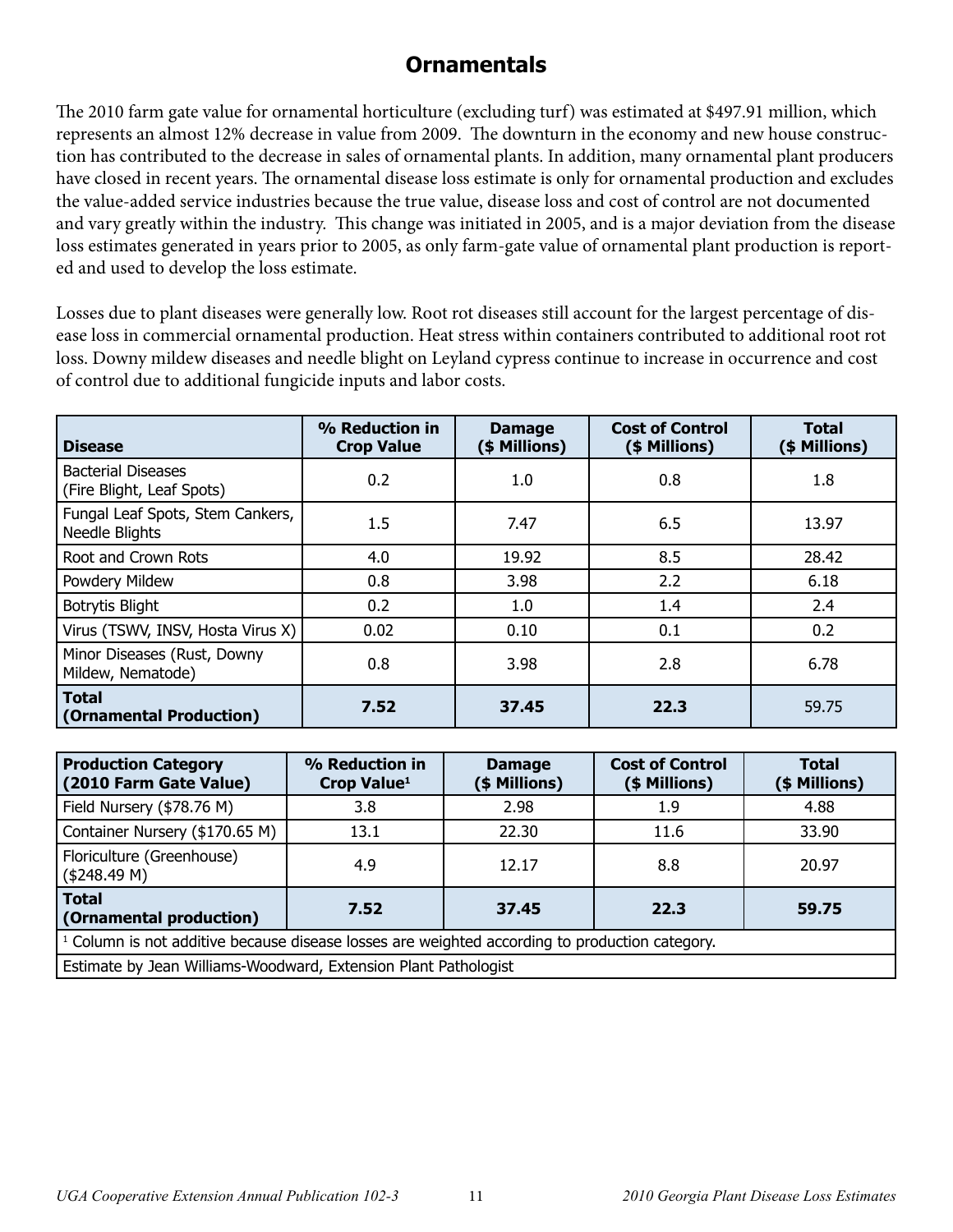#### **Peach**

Peach production was good to excellent in 2010. Conditions were relatively dry for most of the season, and brown rot and scab diseases were of minimal consequence due to adequate fungicide programs. Extensive surveys indicated that brown rot fungicide resistance was prevalent in many locations, but field surveys allowed for prescription fungicide management (selection of fungicide classes for which resistance was not observed). Bacterial spot was prevalent on some susceptible varieties, but due to cooler early conditions, it was less prevalent than expected based on early-season rainfall. *Armillaria* continued to be a major, expanding problem in replant peach production.

| <b>Disease</b>                                        | % Reduction in<br><b>Crop Value</b> | <b>Damage</b><br>(\$ Thousands) | <b>Cost of Control</b><br>(\$ Thousands) | <b>Total</b><br>(\$Thousands) |  |
|-------------------------------------------------------|-------------------------------------|---------------------------------|------------------------------------------|-------------------------------|--|
| Brown Rot                                             | 1.0                                 | 480.1                           | 1,750.0                                  | 2,230.1                       |  |
| Scab                                                  | 0.1                                 | 48.0                            | 1,110.0                                  | 1,158.0                       |  |
| <b>Bacterial Spot</b>                                 | 0.01                                | 4.8                             | 20.0                                     | 24.8                          |  |
| Phony Peach                                           | 0.1                                 | 48.0                            | 230.0                                    | 278.0                         |  |
| Gummosis                                              | 0.1                                 | 48.0                            | 20.0                                     | 68.0                          |  |
| Armillaria Root Rot                                   | 1.0                                 | 480.1                           | 50.0                                     | 530.1                         |  |
| Phomopsis Constriction Canker                         | 0.01                                | 4.8                             | 10.0                                     | 14.8                          |  |
| <b>Total</b>                                          | 2.3                                 | 1,113.9                         | 3,190.0                                  | 4,303.9                       |  |
| Estimate by Phil Brannen, Extension Plant Pathologist |                                     |                                 |                                          |                               |  |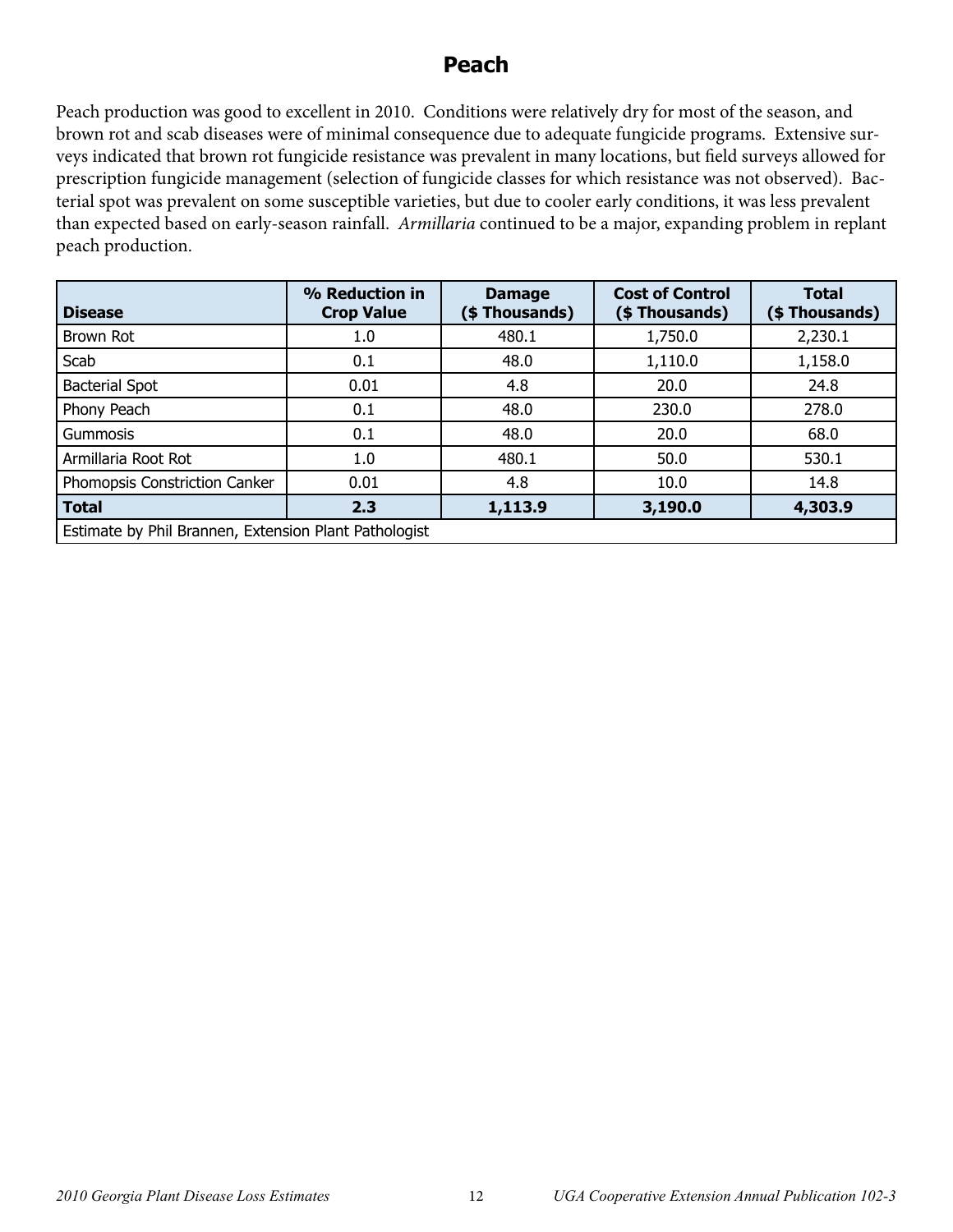# **Peanut**

In 2010, peanuts were harvested from approximately 555,000 acres. Yields in 2010 averaged 3,530 lb/A for a total production valued at \$474,635,151. Tomato spotted wilt was very light again in 2010 for reasons that likely include continued use of Peanut Rx (risk index) and peanut varieties with improved resistance to the disease. White mold (stem rot) was severe in 2010 and was fueled by very warm soil temperatures beginning early and continuing through much of the season. Early and late leaf spot diseases were a problem for some growers and were especially severe in fields where peanuts were planted on a short rotation. Nematodes (especially the peanut root-knot nematode) remain a problem in the south-central and southwestern regions of the state. Development and spread of Cylindrocladium black rot (CBR) and Rhizoctonia limb rot was slight in 2010 due to very warm temperatures during the season. For this same reason, Aspergillus crown rot was a bit more severe this season than in 2009.

As the popular fungicide tebuconazole became available in generic formulations, growers using the generic formulations were able to realize less expensive fungicide programs. However, growers must realize that other fungicides may provide better value by providing improved disease control.

| <b>Disease</b>            | % Reduction in<br>Crop Value <sup>a</sup> | <b>Damage</b><br>(\$ Millions) | <b>Cost of Control</b><br>(\$ Millions) | <b>Total</b><br>(\$ Millions) |  |
|---------------------------|-------------------------------------------|--------------------------------|-----------------------------------------|-------------------------------|--|
| Leaf Spots                | 1.5                                       | 7.1                            | 26.1 <sup>b</sup>                       | 33.2                          |  |
| White Mold                | 8.0                                       | 38.0                           | 19.0 <sub>c</sub>                       | 57.0                          |  |
| Limb Rot                  | 0.25                                      | 1.2                            | $---d$                                  | 1.2                           |  |
| Pod Rot                   | 0.5                                       | 2.4                            | $---e$                                  | 2.4                           |  |
| <b>Nematodes</b>          | 2.5                                       | 11.8                           | 4.2 <sup>f</sup>                        | 16.0                          |  |
| Cylindrocladium Black Rot | <b>Trace</b>                              | ---                            | ---                                     | ---                           |  |
| Seedling Disease          | 0.5                                       | 2.4                            | 0.39                                    | 2.7                           |  |
| Tomato Spotted Wilt       | 0.25                                      | 1.2                            | 0.0                                     | 1.2                           |  |
| Diplodia Collar Rot       | <b>Trace</b>                              | ----                           | ---                                     | 0                             |  |
| <b>Total</b>              | 13.5                                      | 64.1                           | 49.6                                    | 113.7                         |  |

<sup>a</sup> The total value of the crop was \$474,635,151, according the Georgia Farm Gate Value report.

**<sup>b</sup> It was estimated that 55% of peanut acreage in Georgia received some irrigation and that most of this acreage was** sprayed with fungicides seven times during the season. Fungicide treatments for leaf spot control alone are about \$8/ acre per application. Growers usually sprayed non-irrigated fields less often, perhaps four to five times per season. This figure is based upon the cost to growers if they ONLY used fungicides (e.g., chlorothalonil) for leaf spot control. Only the approximate cost of the fungicide is factored into this figure.

c This figure reflects the additional cost BEYOND control of leaf spot if growers chose to use products such as azoxystrobin, tebuconazole or flutolanil to control soilborne diseases at some point during the season.

<sup>d</sup> Cost of control for limb rot is included in treatments for white mold.

<sup>e</sup> The cost of gypsum treatments applied to reduce pod rot has not been estimated.

f For the cost of nematode management, it was estimated that 15.0% of the acreage in Georgia was treated at a cost of \$50/A.

<sup>9</sup> It was estimated that the cost to treat seed with fungicides was about \$0.50/A.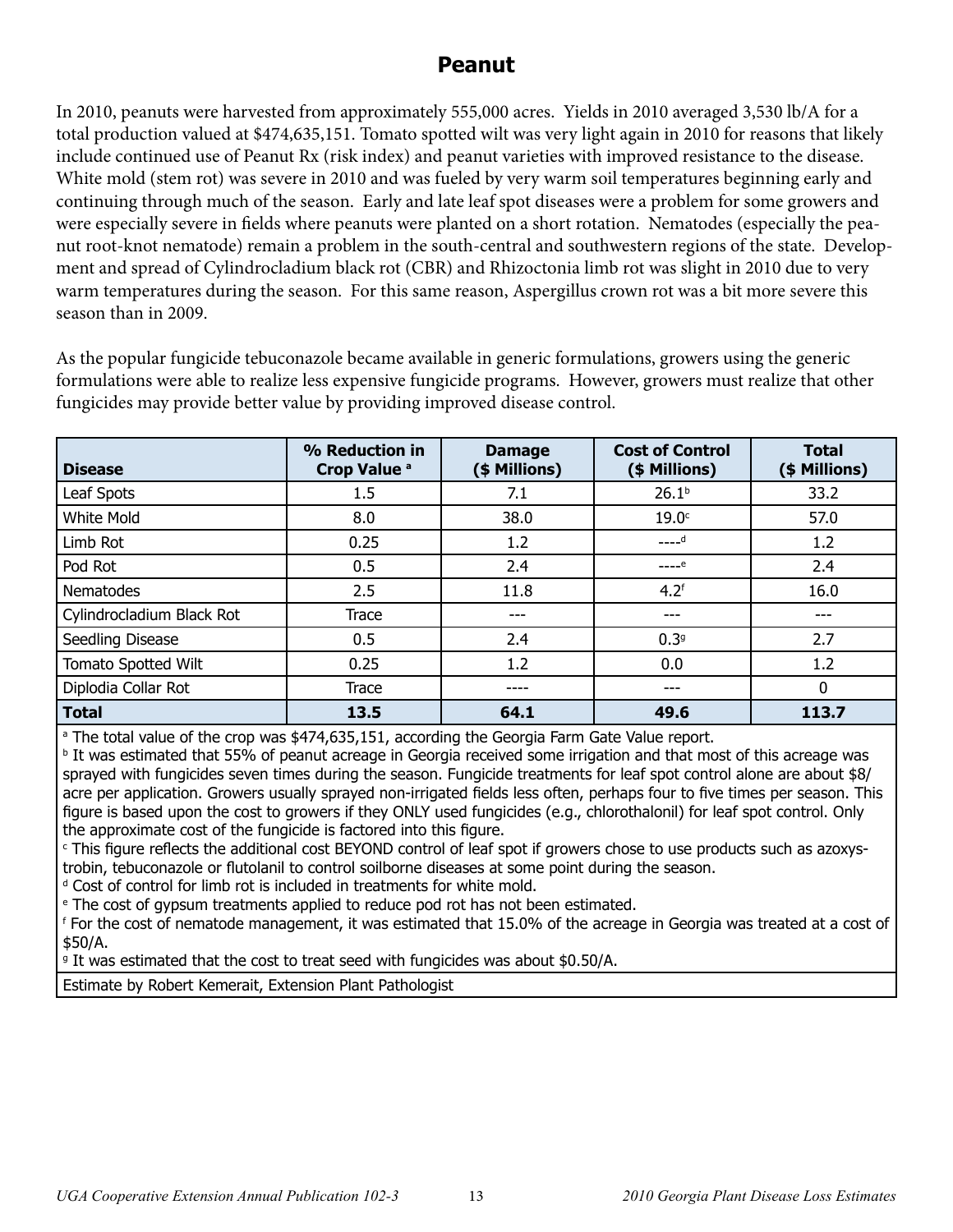#### **Pecan**

Leaf scab incidence and severity remained relatively low. Nut scab pressure was low-to-moderate, depending on location. In University of Georgia fungicide trials in Tift County, non-treated controls of the cultivar 'Desirable' had nut scab severity ratings of 45% and 54% by early September. In addition to scab, anthracnose was a problem in many areas. Most occurrences of anthracnose were on the leaves, with fruit infection being less common. Most cultivars were affected, but 'Desirable' seemed to be most sensitive. The impact of anthracnose is difficult to quantify, although quality and yield were likely impacted.

In 2010, pecan acreage was estimated to be 144,407 acres in Georgia with a total farm gate value of \$233,941,289.

| <b>Disease</b>                                                                                                                                                                                                      | % Reduction in<br><b>Cost of Control</b><br><b>Damage</b><br>(\$ Millions)<br><b>Crop Value</b><br>(\$ Millions) |     | <b>Total</b><br>(\$ Millions) |      |  |  |
|---------------------------------------------------------------------------------------------------------------------------------------------------------------------------------------------------------------------|------------------------------------------------------------------------------------------------------------------|-----|-------------------------------|------|--|--|
| Scab                                                                                                                                                                                                                | 2.0                                                                                                              | 4.6 | 20.8                          | 25.4 |  |  |
| Anthracnose                                                                                                                                                                                                         | 0.5                                                                                                              | 1.1 | 0.0                           | 1.1  |  |  |
| <b>Brown Spot</b>                                                                                                                                                                                                   | 0.0                                                                                                              | 0.0 | 0.0                           | 0.0  |  |  |
| Downy Spot                                                                                                                                                                                                          | 0.0                                                                                                              | 0.0 | 0.0                           | 0.0  |  |  |
| Powdery Mildew                                                                                                                                                                                                      | 0.0                                                                                                              | 0.0 | 0.0                           | 0.0  |  |  |
| Zonate Leaf Spot                                                                                                                                                                                                    | 0.0                                                                                                              | 0.0 | 0.0                           | 0.0  |  |  |
| Phytophthora Shuck and Kernel Rot                                                                                                                                                                                   | 0.0                                                                                                              | 0.0 | 0.0                           | 0.0  |  |  |
| <b>Total</b>                                                                                                                                                                                                        | 2.5<br>5.7<br>26.5<br>20.8                                                                                       |     |                               |      |  |  |
| $1$ Eight treatments on 144,407 acres @ \$18.00/A; scab fungicide programs are also effective against anthracnose,<br>downy spot, brown spot and powdery mildew in most cases; number of sprays varied by location. |                                                                                                                  |     |                               |      |  |  |

Estimate by Jason Brock, Extension Plant Pathologist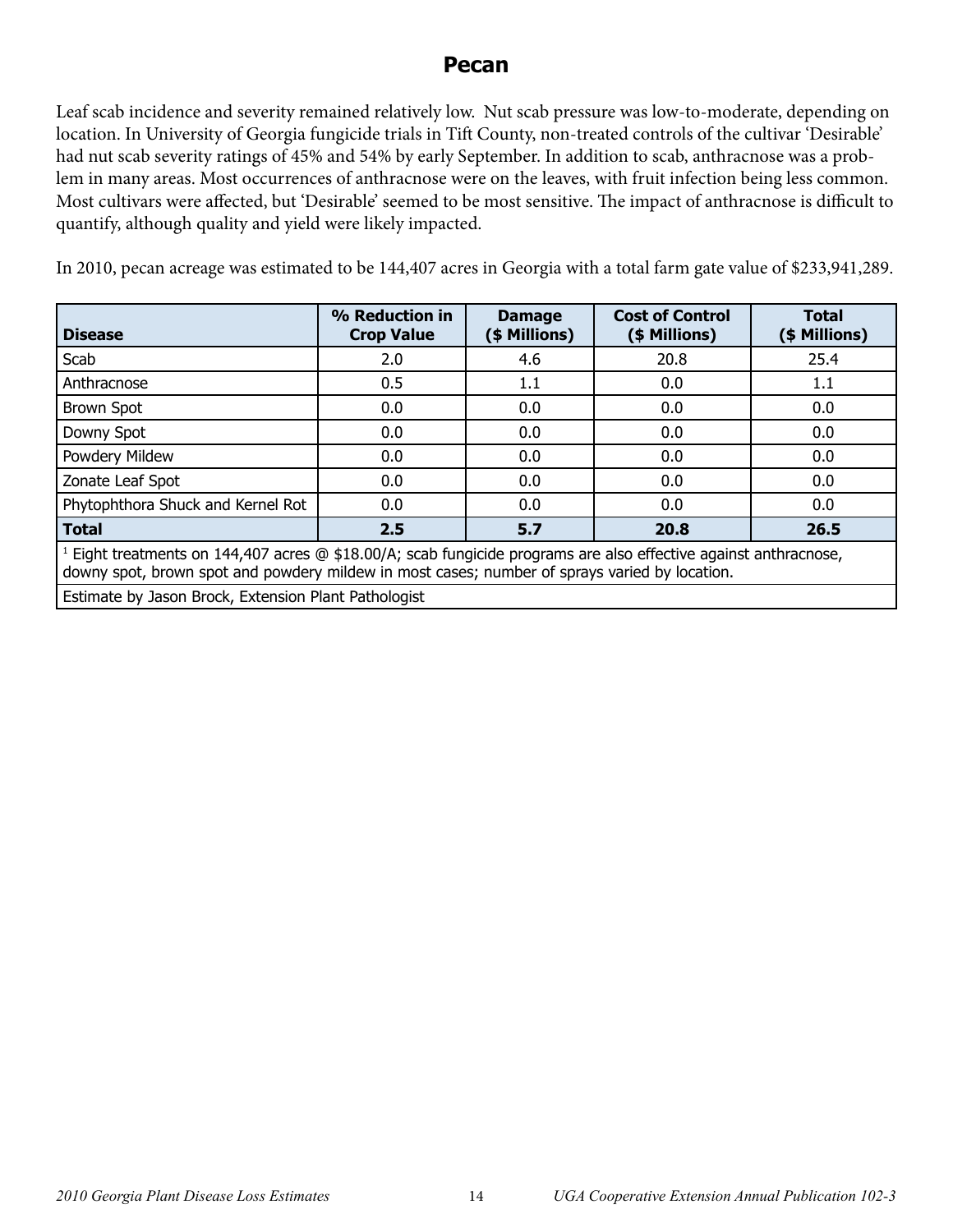#### **Soybean**

Though much anticipated, Asian soybean rust, *Phakopsora pachyrhizi*, was not of significant importance to most growers in 2010. Very warm temperatures during the growing season and a lack of tropical storms during the 2010 hurricane season certainly reduced the potential for damage from rust. Diseases that were of increased importance this season included Southern blight (*Sclerotium rolfsii*), anthracnose and Phomopsis pod and stem blight. Plant parasitic nematodes (especially the Southern root-knot nematode) continued to cause significant damage to the soybean crop in numerous fields across Georgia. In 2010, soybeans were harvested from 255,000 acres with an average yield of 26 bu/A. The total soybean production for Georgia in 2010 was valued at \$113,640,059.

| <b>Disease</b>                                      | % Reduction in<br><b>Crop Value</b> | <b>Damage</b><br>(\$ Millions) | <b>Cost of Control</b><br>(\$ Millions) | <b>Total</b><br>(\$ Millions) |
|-----------------------------------------------------|-------------------------------------|--------------------------------|-----------------------------------------|-------------------------------|
| Soybean Cyst Nematode <sup>1</sup>                  | Trace                               |                                |                                         | ---                           |
| Root-Knot Nematodes                                 | 3.5                                 | 4.0                            | 0.3                                     | 4.3                           |
| Other Nematodes <sup>2</sup>                        | 1.5                                 | 1.8                            | ---                                     | 1.8                           |
| Asian Soybean Rust                                  | <b>Trace</b>                        | ---                            | 0.4                                     | 0.4                           |
| Anthracnose                                         | 0.5                                 | 0.6                            | 0                                       | 0.6                           |
| Brown Leaf Spot                                     | <b>Trace</b>                        | ---                            | 0                                       | ---                           |
| Charcoal Rot                                        | <b>Trace</b>                        | ---                            | 0                                       | ---                           |
| Diaporthe/Phomopsis Complex                         | Trace                               | ---                            | 0                                       | ---                           |
| Downy Mildew                                        | 0.0                                 | 0.0                            | 0                                       | 0.0                           |
| Frogeye Leaf Spot                                   | <b>Trace</b>                        | ---                            | 0                                       | ---                           |
| Red Crown Rot                                       | <b>Trace</b>                        | ---                            | 0                                       | ---                           |
| Pod and Stem Blight                                 | 3.0                                 | 3.4                            | 0                                       | 3.4                           |
| Purple Stain                                        | Trace                               | ---                            | 0                                       | ---                           |
| Seedling Diseases<br>(Rhizoctonia/Pythium/Fusarium) | 0.25                                | 0.3                            | 0.1                                     | 0.4                           |
| Southern Blight                                     | 0.5                                 | 0.6                            | 0                                       | 0.6                           |
| <b>Stem Canker</b>                                  | 0.0                                 | 0                              | 0                                       | 0                             |
| <b>Fusarium Wilt</b>                                | 0.0                                 | 0                              | 0                                       | 0                             |
| <b>Virus Diseases</b>                               | 0.0                                 | 0                              | 0<br>0                                  |                               |
| <b>Bacterial Diseases</b>                           | 0.0                                 | 0                              | 0                                       | 0                             |
| <b>Total</b>                                        | 9.75                                | 10.7                           | 0.8                                     | 11.5                          |

<sup>1</sup> Resistant varieties are used to manage most nematode and disease problems, though Temik 15G is applied on occasion. Here it is estimated that Temik 15G (5 lb/A) was applied to 20,000 acres. It is estimated that fungicides were applied to 25,000 acres for management of foliar diseases and were used as seed treatments to reduce seedling diseases on a small portion of the planted acreage.

<sup>2</sup> "Other nematodes" includes reniform, sting and Columbia lance nematodes.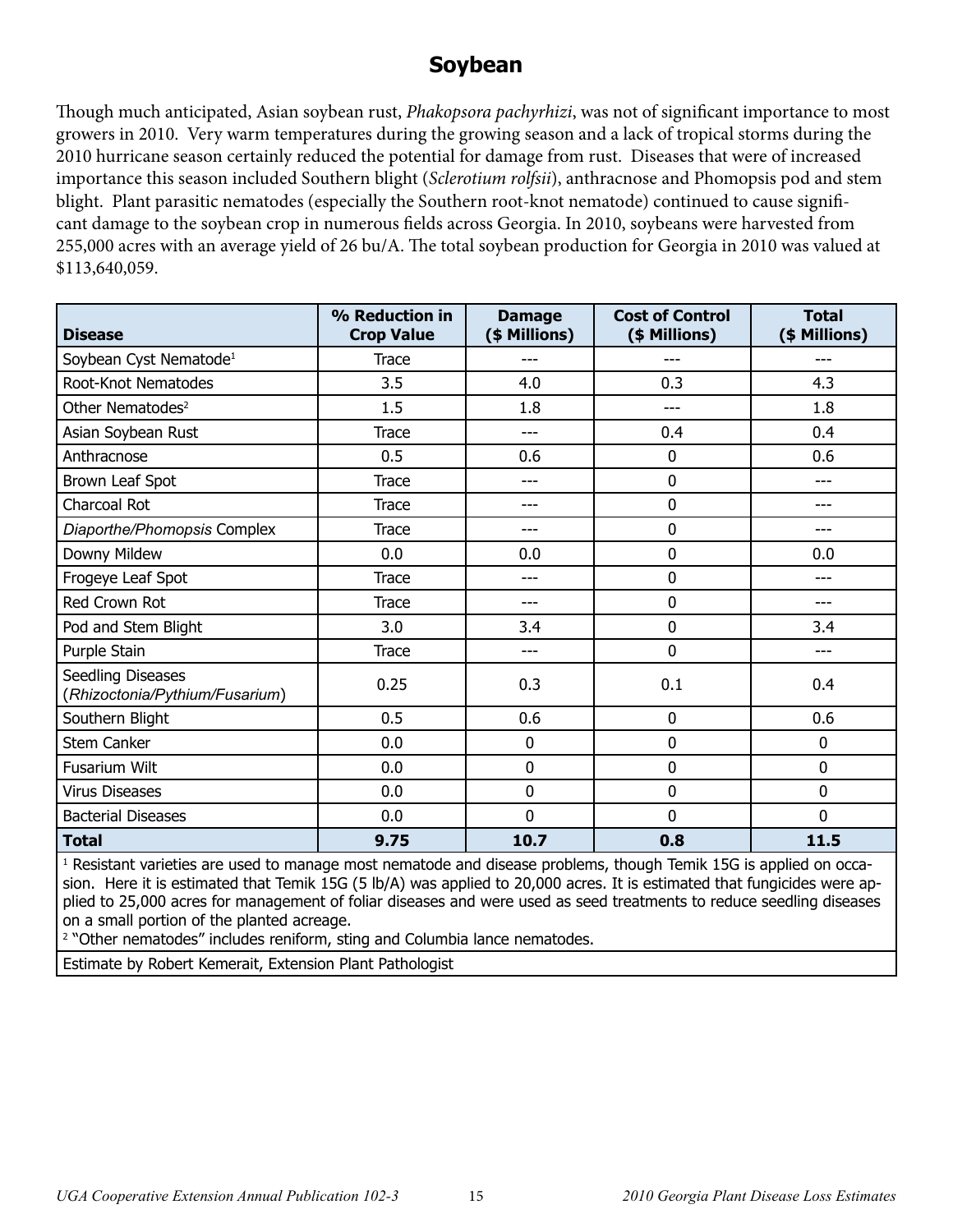### **Strawberry**

Disease pressure was moderate in 2010. Overall, it was a good year for strawberry production. Angular leaf spot was observed, as was Botrytis (gray mold) disease, though fungicides did give adequate control where they were well utilized. Phytophthora root rot was also occasionally damaging. Anthracnose was also found in transplants, and there is still concern that the strobilurin fungicides, which are heavily and virtually exclusively utilized for control of anthracnose, may be developing resistance. There is a strong need for fungicides with different modes of action if we are to continue strawberry production in Georgia.

| <b>Disease</b>                                        | % Reduction in<br><b>Crop Value</b> | <b>Damage</b><br>(\$Thousands) | <b>Cost of Control</b><br>(\$ Thousands) | <b>Total</b><br>(\$Thousands) |  |
|-------------------------------------------------------|-------------------------------------|--------------------------------|------------------------------------------|-------------------------------|--|
| Gray Mold                                             | 1.0                                 | 69.0                           | 310.0                                    | 379.0                         |  |
| Fungal Leaf Spots                                     | 1.0                                 | 69.0                           | 100.0                                    | 169.0                         |  |
| Anthracnose                                           | 1.0                                 | 69.0                           | 100.0                                    | 169.0                         |  |
| Root Rots & Nematodes                                 | 2.0                                 | 138.0                          | 170.0                                    | 308.0                         |  |
| Angular Leaf Spot                                     | 0.5                                 | 34.5                           | 10.0                                     | 44.5                          |  |
| <b>Total</b>                                          | 5.5                                 | 379.5                          | 690.0                                    | 1,069.5                       |  |
| Estimate by Phil Brannen, Extension Plant Pathologist |                                     |                                |                                          |                               |  |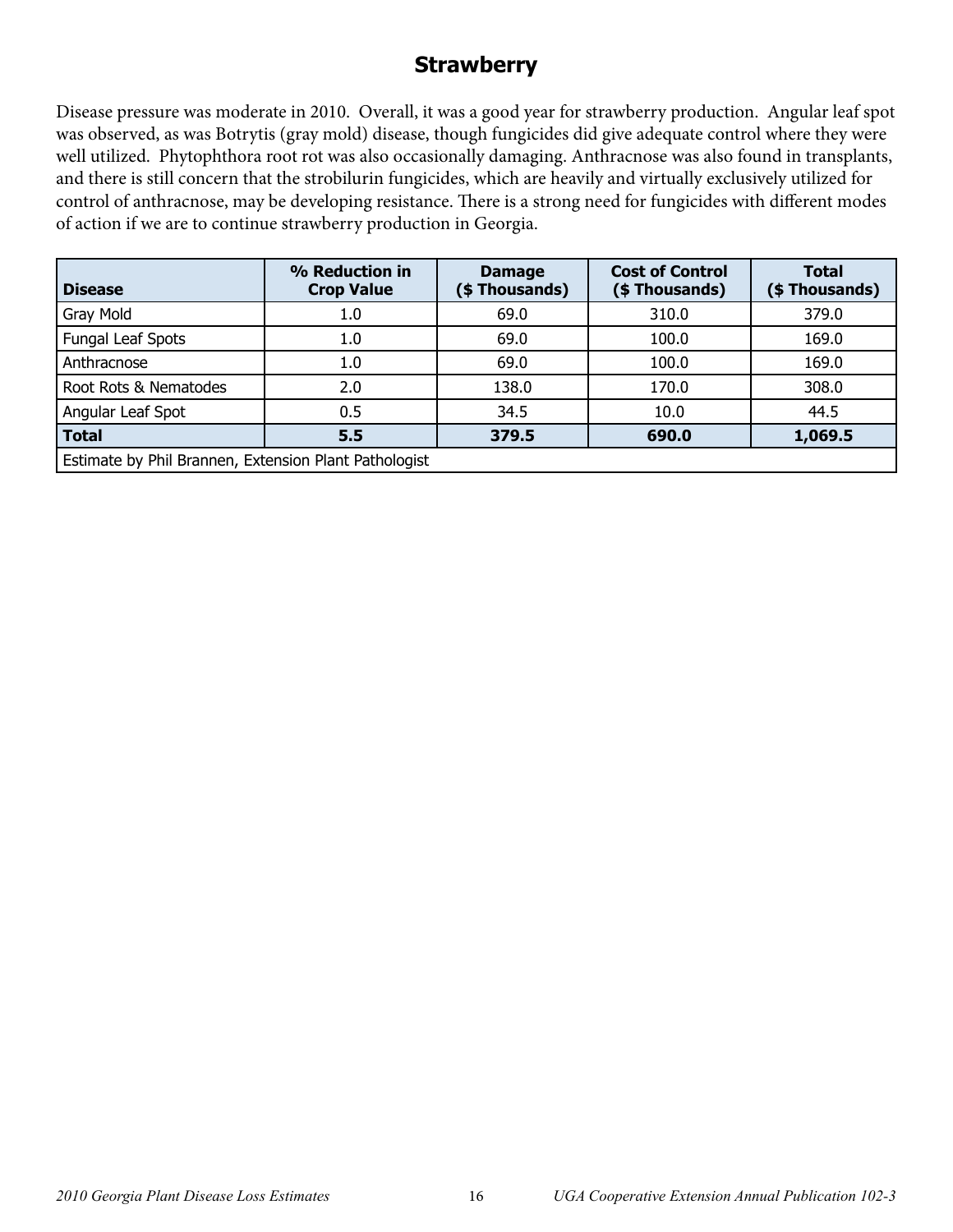# **Turfgrass**

The professional and landscape industry has an annual economic impact of \$3.7 billion. The golf course industry contributes \$2.4 billion to Georgia's economy. It is estimated that there are 1.98 million acres of turf with a maintenance value of \$1.7 billion in Georgia. The turfgrass farm gate value for 2010 was \$84.6 million. In 2010, a record-setting heat wave plagued the entire nation during the summer. In Georgia, this extreme weather condition had severe adverse effects on the maintenance and survival of cool season grasses, especially *Agrostis* sp. (bentgrass). There were more than 65 days with temperatures well above 90°F. In a survey carried out by the USGA, golf course superintendents expressed that a majority of golf greens were "thinning" or "severely stressed." Ninety-five percent of golf superintendents surveyed described the 2010 summer as "the worst" or "one of the worst" they had ever seen for managing bentgrass. Many golf courses in Georgia had to close greens due to heat stress. Heat stress-related problems as well as anthracnose (*Colletotrichum cereale*) were diagnosed most commonly at the UGA plant disease clinic. Pythium was frequently observed on bentgrass under heat stress. Nematodes have been attributed to increased damage and promoting stress on turfgrass. Nematode infections and outbreaks were also severe on heat-stressed bentgrass greens. Severe outbreaks of *Ophiosphaerella* spp. (spring dead spot) affecting *Cynodon* spp. (bermudagrass) were observed in the northern portion of Georgia. Outbreaks of large patch (*Rhizoctonia solani*) were common in spring and fall. Zoysiagrass and centipedgrass were the most affected turfgrass species. *Gaeumannomyces* spp. (causal agent of root decline of take-all root rot/root decline of warm season grasses/bermudagrass decline) was severe and prevalent throughout the state. *Pythium* spp. and *Rhizoctonia* infections were common on *Festuca arundinacea* (tall fescue) during the summer of 2010. Foliar diseases continued to be problematic in 2010. *Sclerotinia homoeocarpa* was present throughout the state in several turfgrass species. *Bipolaris* spp. was particularly problematic on bermudagrass during the fall. Minor incidences of *Puccinia* spp., *Curvularia* spp. and *Pyricularia grisea* infections were observed in 2010.

| Turf Diseases                                                      | % Reduction in<br><b>Crop Value</b> | <b>Damage</b><br>(\$ Millions) | <b>Cost of Control</b><br>(\$ Millions) | <b>Total</b><br>(\$ Millions) |  |  |
|--------------------------------------------------------------------|-------------------------------------|--------------------------------|-----------------------------------------|-------------------------------|--|--|
| Soil-Borne and Crown Diseases                                      | 3.9                                 | 66.3                           | 49.5                                    | 115.8                         |  |  |
| <b>Foliar Diseases</b>                                             | 1.0                                 | 17.0                           | 15.8                                    | 32.8                          |  |  |
| Nematodes                                                          | 3.0                                 | 51.0                           | 19.9                                    | 70.9                          |  |  |
| <b>Total</b>                                                       | 7.9                                 | 134.3                          | 85.2                                    | 219.5                         |  |  |
| Estimate by Alfredo Martínez-Espinoza, Extension Plant Pathologist |                                     |                                |                                         |                               |  |  |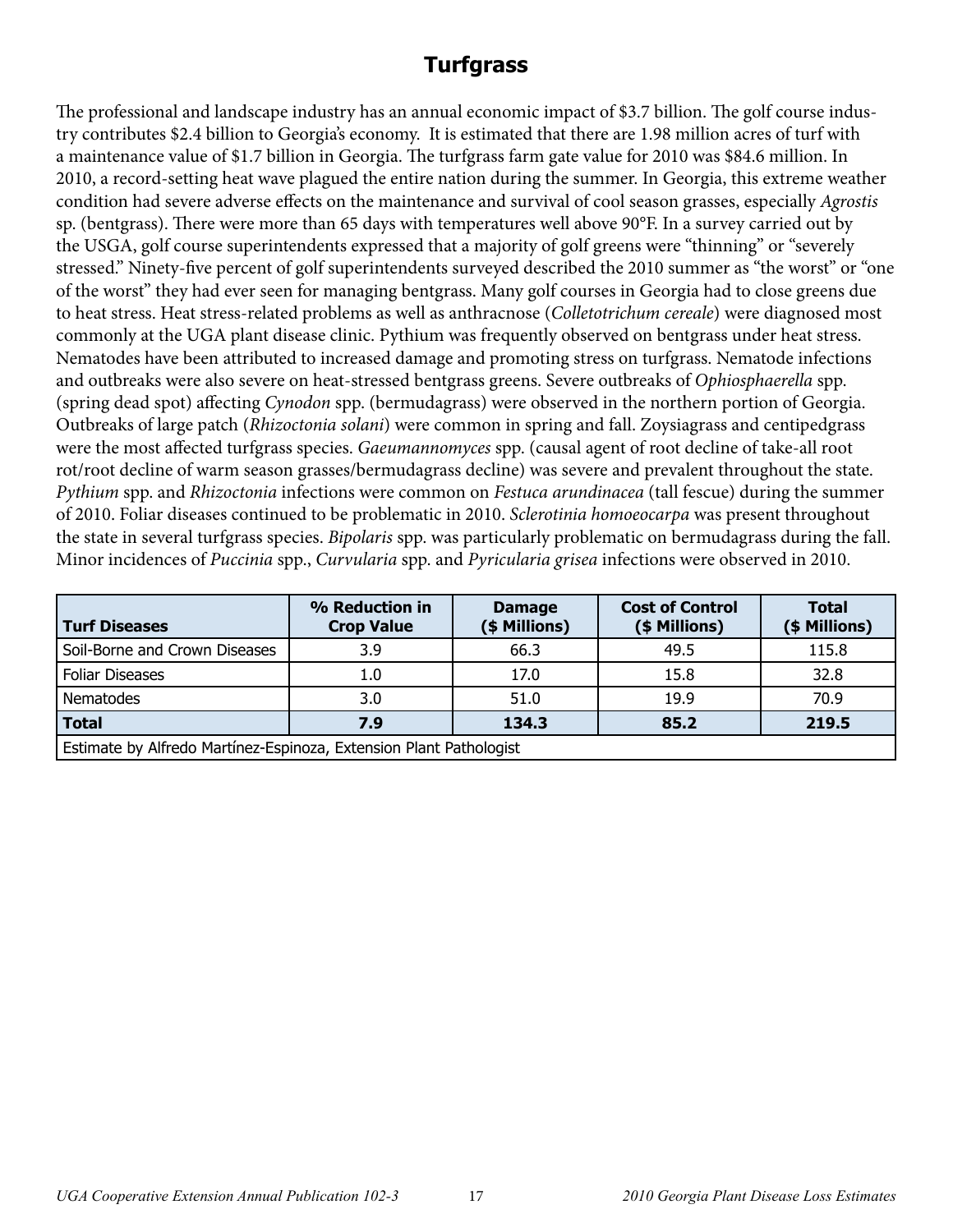# **Vegetables**

About 150,000 acres of vegetables were grown in Georgia in 2010 worth a total of ca. \$700 million. Rainfall was relatively less than average and many diseases did not manifest to cause significant losses. Fusarium wilt of watermelon continues to increase in incidence and caused some early season losses. Losses to *Phytophthora capsici* on bell pepper and cucurbits was below average. The most prevalent disease on tomatoes and peppers was bacterial spot, caused by *Xanthomonas campestris* pv. *vesicatoria*. This disease continues to plague growers because it is difficult to prevent and remedial disease management tools are generally suppressive at best.

| Major<br><b>Vegetable Crops</b> | % Reduction in<br>Crop Value <sup>1</sup> | <b>Damage</b><br>(\$ Millions) | <b>Cost of Control</b><br>(\$ Millions) | <b>Total</b><br>(\$ Millions) |  |
|---------------------------------|-------------------------------------------|--------------------------------|-----------------------------------------|-------------------------------|--|
| Watermelon                      |                                           | 1.4                            |                                         | 7.4                           |  |
| Squash (Yellow + Zucchini)      |                                           | 0.6                            | 1.4                                     | 2.0                           |  |
| Tomato                          | 2.0                                       |                                | 2.8                                     | 3.3                           |  |

| <b>Other</b><br><b>Vegetable Crops</b>                                                                                                                                                      | % Reduction in<br>Crop Value <sup>1</sup> | <b>Damage</b><br>(\$ Millions) | <b>Cost of Control</b><br>(\$ Millions) | <b>Total</b><br>(\$ Millions) |  |  |  |
|---------------------------------------------------------------------------------------------------------------------------------------------------------------------------------------------|-------------------------------------------|--------------------------------|-----------------------------------------|-------------------------------|--|--|--|
| Pepper (Bell)                                                                                                                                                                               | 5.0                                       | 3.8                            | 1.9                                     | 5.7                           |  |  |  |
| Cucumber                                                                                                                                                                                    | 2.5                                       | 1.1                            | 1.8                                     | 2.9                           |  |  |  |
| Snap Bean                                                                                                                                                                                   | 3.0                                       | 0.5                            | 1.3                                     | 1.8                           |  |  |  |
| Greens                                                                                                                                                                                      | 2.0                                       | 0.8                            | 1.3                                     | 2.1                           |  |  |  |
| Cabbage                                                                                                                                                                                     | 2.0                                       | 0.7                            | 0.7                                     | 1.4                           |  |  |  |
| Onion (Dry)                                                                                                                                                                                 | 1.8                                       | 1.3                            | 2.1                                     | 3.4                           |  |  |  |
| Cantaloupe                                                                                                                                                                                  | 2.5                                       | 0.7                            | 2.3                                     | 3.0                           |  |  |  |
| Eggplant                                                                                                                                                                                    | 1.0                                       | 0.35                           | 0.4                                     | 0.75                          |  |  |  |
| <b>Total</b>                                                                                                                                                                                | 2.0 <sup>1</sup>                          | 11.75<br>22<br>33.75           |                                         |                               |  |  |  |
| <sup>1</sup> This column is not additive due to the way losses for vegetables are tabulated.<br>Total values for vegetable commodities are taken from the 2010 farm gate values (AR-11-01). |                                           |                                |                                         |                               |  |  |  |

Estimate by David B. Langston, Jr., Extension Plant Pathologist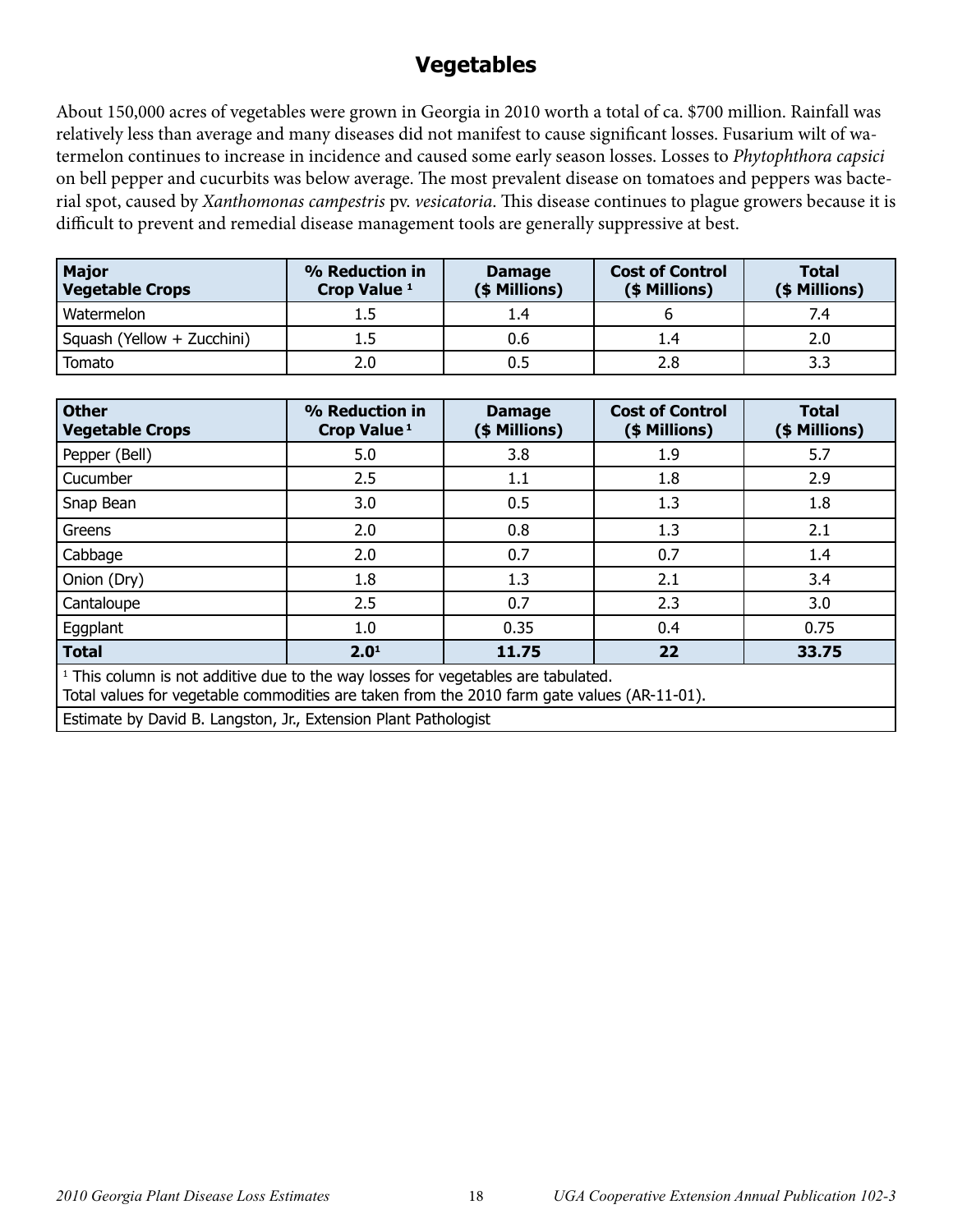#### **Wheat**

The farm gate value of wheat in 2010 in Georgia was \$62,406,656. The fall of 2009 brought difficult planting conditions to the state. Excessive rainfall delayed previous crop harvest and made land preparation for small grain planting difficult. Many growers planted late in the season or not at all; some growers were observed planting in January. As a result, small grain acreage in Georgia was the smallest in several years. Excessive rain and cold temperatures continued from fall into late winter, restricting crop growth. Presence of stripe rust (*Puccinia striiformis*) was minimal in the state. Leaf rust (*Puccinia triticina*) was observed late in the season but did not pose a serious risk to the crop. Powdery mildew (*Blumeria graminis* f. sp *tritici*) was almost nonexistent in 2010. Barley Yellow Dwarf Virus (BYDV) was observed at high levels across the state. State wheat trials at Tifton, Plains and Griffin had the highest disease pressure in recent years, with the highest disease levels observed at Plains. The decreased wheat acreage seemed to have an aphid-concentrating effect on the wheat plots at all locations. *Stagonospora* leaf and glume blotch were at moderate levels across the state due to the moist early spring conditions. Minimal and/or sporadic outbreaks of Soilborne Wheat Mosaic Virus (SB) and Wheat Spindle Streak Mosaic Virus (SS) infections were observed in central Georgia. The reduced wheat acreage in the state limited field-tofield movement of foliar disease, preventing the development of large-scale disease epidemics.

| <b>Wheat Diseases</b>                                              | % Reduction in<br><b>Crop Value</b> | <b>Damage</b><br>(\$ Millions) | <b>Cost of Control</b><br>(\$ Millions) | <b>Total</b><br>(\$ Millions) |  |
|--------------------------------------------------------------------|-------------------------------------|--------------------------------|-----------------------------------------|-------------------------------|--|
| Leaf Rust/Stripe Rust                                              | 0.1                                 | 0.06                           | 0.31                                    | 0.37                          |  |
| Glume Blotch                                                       | 0.1                                 | 0.06                           | 0.05                                    | 0.11                          |  |
| Powdery Mildew                                                     | 0.1                                 | 0.06                           | 0.28                                    | 0.34                          |  |
| <b>Barley Yellow Dwarf Virus</b>                                   | 0.7                                 | 0.44                           | 0.93                                    | 1.37                          |  |
| Stinking/Loose Smut                                                |                                     |                                |                                         |                               |  |
| <b>Total</b>                                                       | 1.0                                 | 0.62                           | 1.57                                    | 2.19                          |  |
| Estimate by Alfredo Martinez-Espinoza, Extension Plant Pathologist |                                     |                                |                                         |                               |  |